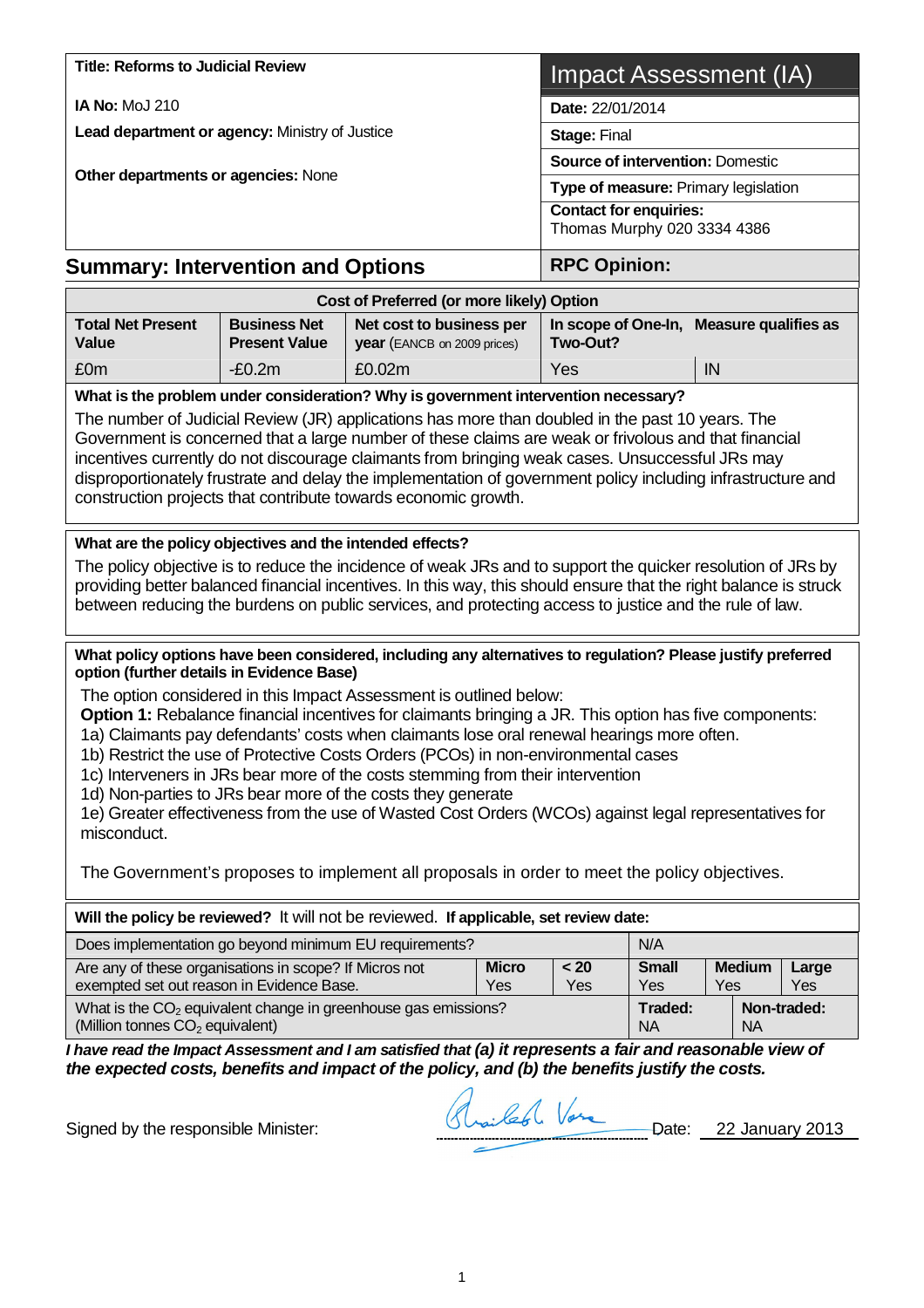# **Summary: Analysis & Evidence** Policy Option 1

#### **Description: Improving financial incentives for claimants**

#### **FULL ECONOMIC ASSESSMENT**

| <b>Price Base</b>                                                                                                                                                                                                                                                                                                                                                                                                                                                                                                                                                                                                                                                                                                                                                                                                                                                                                                                                                                                                                                                                                                                                                                                                                                                   | <b>PV Base</b>   |           | <b>Time Period</b>                          | Net Benefit (Present Value (PV)) (£m) £0m |                                                              |                                     |                                         |  |  |
|---------------------------------------------------------------------------------------------------------------------------------------------------------------------------------------------------------------------------------------------------------------------------------------------------------------------------------------------------------------------------------------------------------------------------------------------------------------------------------------------------------------------------------------------------------------------------------------------------------------------------------------------------------------------------------------------------------------------------------------------------------------------------------------------------------------------------------------------------------------------------------------------------------------------------------------------------------------------------------------------------------------------------------------------------------------------------------------------------------------------------------------------------------------------------------------------------------------------------------------------------------------------|------------------|-----------|---------------------------------------------|-------------------------------------------|--------------------------------------------------------------|-------------------------------------|-----------------------------------------|--|--|
| Year2013                                                                                                                                                                                                                                                                                                                                                                                                                                                                                                                                                                                                                                                                                                                                                                                                                                                                                                                                                                                                                                                                                                                                                                                                                                                            | <b>Year</b> 2013 |           | Years 10                                    | Low:                                      | High:                                                        |                                     | Best Estimate: £0m                      |  |  |
| COSTS (£m)                                                                                                                                                                                                                                                                                                                                                                                                                                                                                                                                                                                                                                                                                                                                                                                                                                                                                                                                                                                                                                                                                                                                                                                                                                                          |                  |           | <b>Total Transition</b><br>(Constant Price) | Years                                     | <b>Average Annual</b><br>(excl. Transition) (Constant Price) |                                     | <b>Total Cost</b><br>(Present Value)    |  |  |
| Low                                                                                                                                                                                                                                                                                                                                                                                                                                                                                                                                                                                                                                                                                                                                                                                                                                                                                                                                                                                                                                                                                                                                                                                                                                                                 |                  |           |                                             |                                           |                                                              |                                     |                                         |  |  |
| High                                                                                                                                                                                                                                                                                                                                                                                                                                                                                                                                                                                                                                                                                                                                                                                                                                                                                                                                                                                                                                                                                                                                                                                                                                                                |                  |           |                                             |                                           |                                                              |                                     |                                         |  |  |
| <b>Best Estimate</b><br>NQ                                                                                                                                                                                                                                                                                                                                                                                                                                                                                                                                                                                                                                                                                                                                                                                                                                                                                                                                                                                                                                                                                                                                                                                                                                          |                  |           |                                             |                                           | £3.4m                                                        |                                     | £31.5m                                  |  |  |
| Description and scale of key monetised costs by 'main affected groups'<br>Self-financed claimants may pay in the region of around £1.3m from covering defendants' oral renewal<br>costs and in the region of around £0.1m from securing fewer PCOs. Defendants may pay in the region of<br>around £0.9m from covering claimants' oral renewal costs (including for legally aided claimants). The Legal<br>Aid Agency may pay in the region of around £0.5m from covering defendants' oral renewal costs.<br>Interveners may pay in the region of around £0.2m from covering the legal costs of other parties. Non-<br>parties may pay in the region of around £0.4m from covering more defendants' legal costs.                                                                                                                                                                                                                                                                                                                                                                                                                                                                                                                                                     |                  |           |                                             |                                           |                                                              |                                     |                                         |  |  |
| Other key non-monetised costs by 'main affected groups'<br>Legal services providers may lose out from the WCO reforms. Claimants and other bodies that benefit from<br>delay/uncertainty/changes to government decisions would lose out if there were fewer JRs or if JRs were<br>resolved more quickly. If so legal services providers may experience reduced levels of JR business.                                                                                                                                                                                                                                                                                                                                                                                                                                                                                                                                                                                                                                                                                                                                                                                                                                                                               |                  |           |                                             |                                           |                                                              |                                     |                                         |  |  |
| <b>BENEFITS (£m)</b>                                                                                                                                                                                                                                                                                                                                                                                                                                                                                                                                                                                                                                                                                                                                                                                                                                                                                                                                                                                                                                                                                                                                                                                                                                                |                  |           | <b>Total Transition</b><br>(Constant Price) | Years                                     | <b>Average Annual</b>                                        | (excl. Transition) (Constant Price) | <b>Total Benefit</b><br>(Present Value) |  |  |
| Low                                                                                                                                                                                                                                                                                                                                                                                                                                                                                                                                                                                                                                                                                                                                                                                                                                                                                                                                                                                                                                                                                                                                                                                                                                                                 |                  |           |                                             |                                           |                                                              |                                     |                                         |  |  |
| <b>High</b>                                                                                                                                                                                                                                                                                                                                                                                                                                                                                                                                                                                                                                                                                                                                                                                                                                                                                                                                                                                                                                                                                                                                                                                                                                                         |                  |           |                                             |                                           |                                                              |                                     |                                         |  |  |
| <b>Best Estimate</b>                                                                                                                                                                                                                                                                                                                                                                                                                                                                                                                                                                                                                                                                                                                                                                                                                                                                                                                                                                                                                                                                                                                                                                                                                                                |                  | <b>NQ</b> |                                             |                                           | £3.4m                                                        |                                     | £31.5m                                  |  |  |
| Description and scale of key monetised benefits by 'main affected groups'<br>Self-financed claimants may gain in the region of around £0.8m from the oral renewal reforms, and in the<br>region of around £0.1m from the reforms affecting interveners. Defendants may gain in the region of<br>around £1.8m from the oral renewal reforms, in the region of around £0.1m from the PCO reforms, in the<br>region of around £0.1m from the reforms affecting interveners, and in the region of around £0.4m from the<br>reforms affecting non-parties. The Legal Aid Agency may gain in the region of around £0.1m from the oral<br>renewal reforms and may gain a negligible sum from the reforms affecting interveners.                                                                                                                                                                                                                                                                                                                                                                                                                                                                                                                                            |                  |           |                                             |                                           |                                                              |                                     |                                         |  |  |
| Other key non-monetised benefits by 'main affected groups'<br>Defendants would gain from any reduction in JR volumes and uncertainties and/or from quicker JR case<br>resolution, including by saving legal costs. Claimants would save legal costs from bringing fewer weak JRs<br>and/or from withdrawing sooner. Bodies affected by JRs including businesses would gain from reduced<br>delays and less uncertainty relating to the implementation of public decisions. There may be wider<br>economic benefits if major infrastructure projects are able to progress more quickly. Legal services<br>providers may devote freed up resources from fewer JRs to other profitable activity.<br>Key assumptions/sensitivities/risks<br>Discount rate $(\%)$ 3.5<br>- It has been assumed that some JRs would be resolved more quickly as a direct effect of the reforms and<br>that some other weaker JRs would no longer be lodged.<br>- It has been assumed that the financial impact on HMTCS will be neutral as HMCTS operates on a cost<br>recovery basis in the longer term.<br>- The monetised impacts of the reforms relating to interveners and to non-parties reflect assumptions about<br>the volume of JRs and the proportion of legal costs affected. |                  |           |                                             |                                           |                                                              |                                     |                                         |  |  |

# **BUSINESS ASSESSMENT (Option 1)**

| Direct impact on business (Equivalent Annual) £m: |                  | In scope of OITO? | Measure qualifies as |     |    |
|---------------------------------------------------|------------------|-------------------|----------------------|-----|----|
| <b>Costs:</b> £0m                                 | <b>Benefits:</b> | <b>NQ</b>         | Net: £0m cost        | Yes | IN |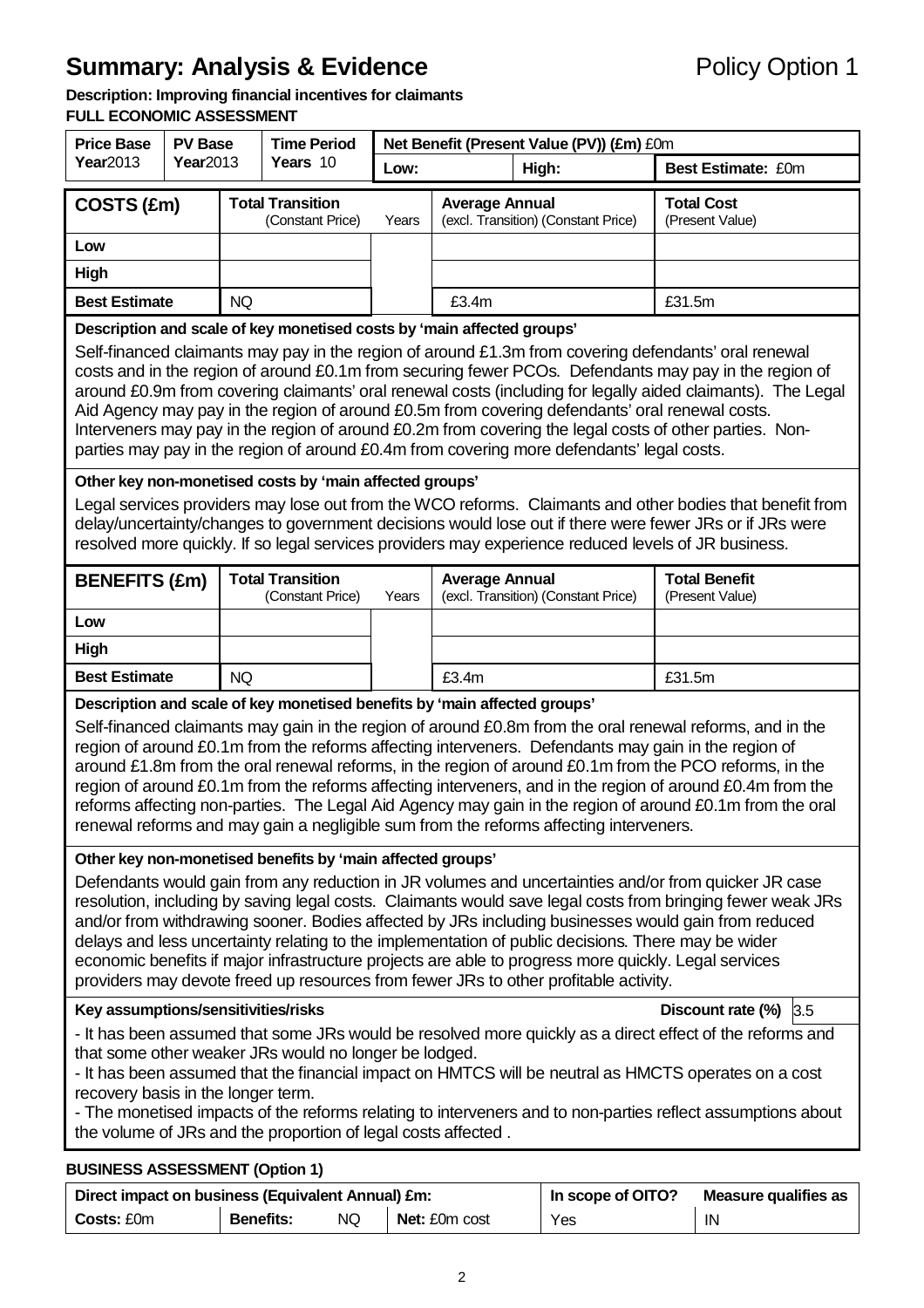# **Evidence Base (for summary sheets)**

# **Introduction**

# **Background**

- 1. 1 Judicial Review (JR) is a process by which individuals, businesses and other affected parties can challenge the lawfulness of decisions or actions of the executive, including those of Ministers, local authorities, other public bodies and those exercising public functions. It is largely a judge-developed procedure and can be characterised as the rule of law in action, providing a key mechanism for individuals to hold the executive to account.
- 1. 2 There are three main grounds on which a decision or action may be challenged:
	- Illegality: For example, the decision was not taken in accordance with the law that regulates it or goes beyond the powers of the body.
	- Irrationality: For example that the decision was not taken reasonably, or that no reasonable person could have taken it.
	- Procedural irregularity: For example, a failure to consult properly or to act in accordance with natural justice or with the underpinning procedural rules.
- 1. 3 JR proceedings must be commenced by filing at Court a claim form, which sets out the matter the claimant wants the Court to decide and the remedy sought. The Court's permission is required for a claim for JR to proceed. Decisions on permission are normally considered on a review of the papers filed. Permission may be granted in full, or limited to certain grounds set out in the claim. Where permission is granted, the Court may make directions for the conduct and management of the case.
- 1. 4 In cases where the Court refuses permission (either in full or in part), the Court will set out the reasons and serve them on the claimant and the other parties to proceedings. The claimant may request that the decision be reconsidered at a hearing (referred to in this Impact Assessment as an "oral renewal"). The oral renewal is a full reconsideration of whether permission should be granted, supported by oral submissions. Where permission is granted at an oral renewal, the claim will continue as normal. Where it is refused, the claimant may consider whether he or she wishes to appeal to the Court of Appeal (CoA).
- 1. 5 Where permission is granted the Court may make directions for the conduct and management of the case, setting out time limits for example, for the filing and serving of the particulars of the claim, the defence to the claim and any evidence on which the parties wish to rely. Matters may be expedited with the Court's permission: for example, the permission and the full hearing may be "rolled up" so that both are considered at the same hearing. The Court also has a general power to extend any time limit set out in the rules where it is in the interests of justice to do so.
- 1. 6 JR is concerned with the lawfulness of the decisions taken. It is not the Court's role to substitute its own judgment for that of the decision maker. Where the Court concludes that a decision was not taken lawfully it may make one of a number of orders, such as a quashing order setting aside the original decision.
- 1. 7 Not all JRs which are lodged proceed to a permission hearing, to an oral renewal, and to a final hearing. Many cases are withdrawn by the claimant, including because they may have been settled in a way which was accepted by all parties.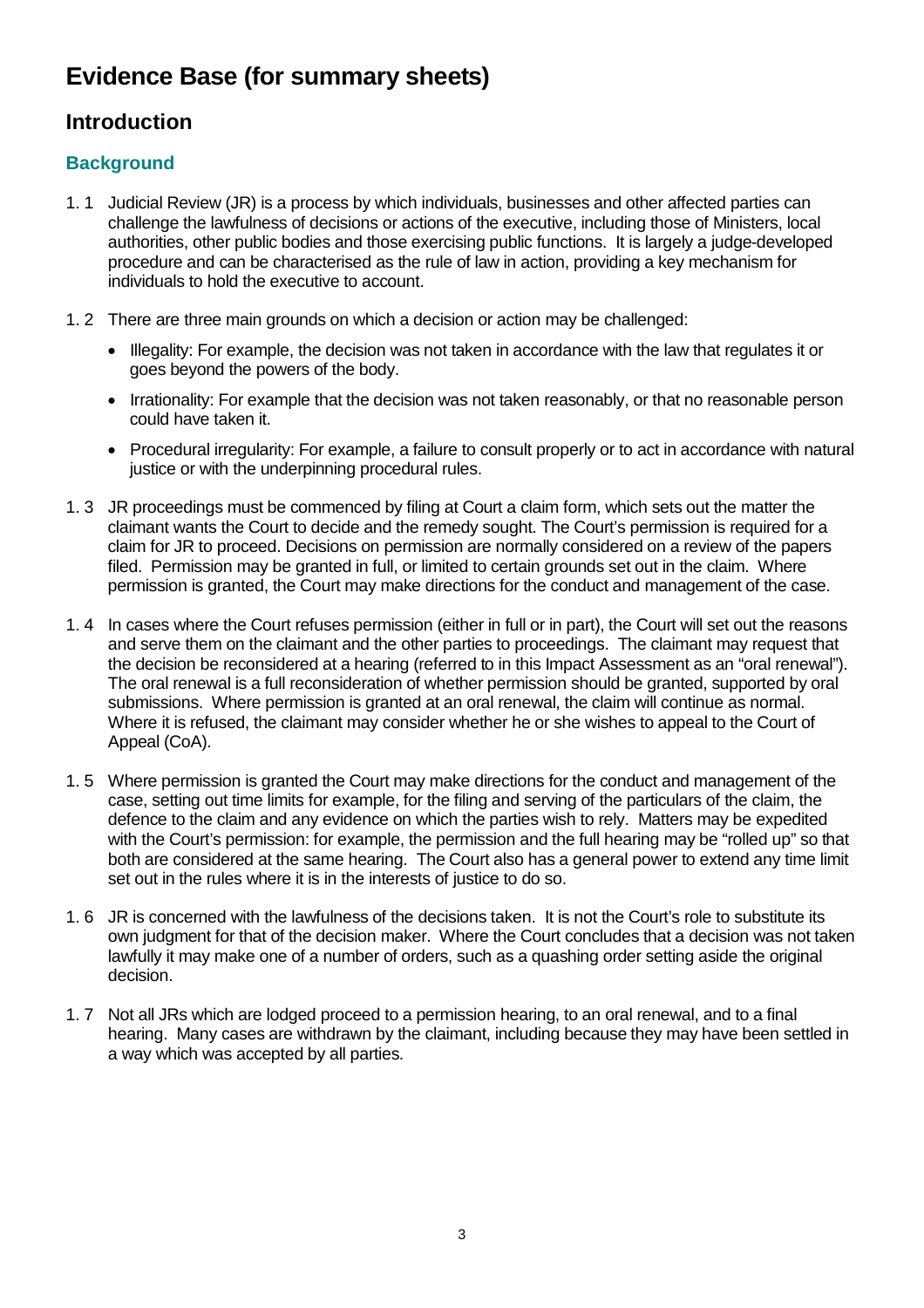#### **Problem under consideration**

1. 8 The Government is concerned that there has been significant growth in the use of JR, with suggestions that this is sometimes used as a delaying tactic, and only a proportion of cases stand a reasonable prospect of success. JR proceedings can create delays and add to the costs of public services, in some cases potentially frustrating reforms, including those aimed at stimulating growth and promoting economic recovery.

#### **Financial incentives**

- 1. 9 Currently claimants who lodge unsuccessful cases may not be exposed to all of the costs which they generate as a result – for instance their costs liability in pursuing an oral renewal is generally limited to the defendant's costs of preparing an acknowledgment of service and will not include the costs incurred by the defendant of any preparation and representative advocacy for the hearing. As a result claimants might lodge and pursue JR claims, including seeking permission at an oral renewal, which they otherwise might not if they took account of all costs and benefits affecting all parties.
- 1. 10 Similar considerations apply to claimants who secure Protective Costs Orders (PCO) in nonenvironmental cases. These limit claimants' exposure to meeting the defendant's costs in cases the defendant wins. As a result of not being fully exposed to the defendant's costs in failed claims, claimants may lodge more JRs, or may pursue them further than they would otherwise do if they took account of all costs and benefits.
- 1. 11 Interveners may be interested in the issue being considered in the JR and may voluntarily intervene by filing evidence or making representations at the JR hearing. This has the potential to increase costs for the claimant or the defendant. Interveners may be less inclined to intervene voluntarily if they were more exposed to the costs their actions place on claimants and defendants.
- 1. 12 A JR may be taken forward by a claimant but real control of the claim will be in the hands of a 'nonparty'. For example, individuals may form companies (who would bring the claim) to limit their (the individuals') financial risk (so that only the assets of these companies are at risk, not those of the individuals). The company formed may bring the litigation and may shield the 'real' claimants from financial exposure, who would be termed 'non-parties' in this situation. There is currently no provision for requiring the source of JR funding to be revealed, which may mean that costs cannot in practice be enforced against those non-parties who are behind the JR. Similarly, while it is already a principle that in considering a PCO the court should have regard to the financial means of the claimant, when applying for a PCO it is currently not mandatory for the claimant to provide details of who is funding the case and reveal information on the size of funding by non-parties.
- 1. 13 Legal services providers acting on behalf of claimants may, through their behaviours, generate avoidable costs and delays which are currently met by claimants and defendants. Currently Wasted Costs Orders (WCOs) may make legal services providers liable for costs of litigation where they have generated costs unnecessarily by their behaviour and where it is unreasonable for the litigant to meet these costs. The policy is to enhance WCOs effectiveness.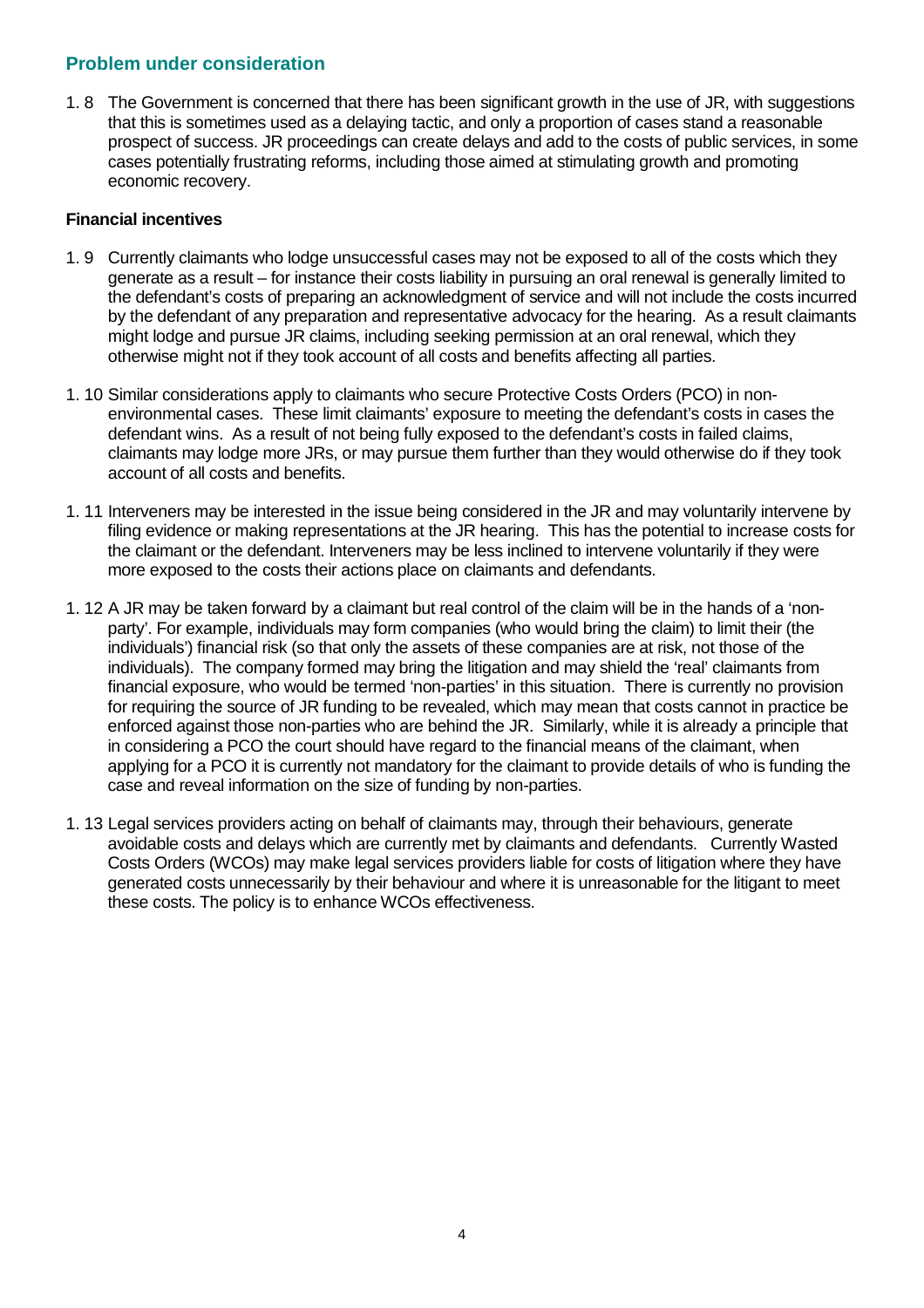# **Policy objectives and reforms**

1. 14 The overall policy objective is to ensure that, through better financial incentives, the volume of weak JRs brought is reduced, that less meritorious cases which stand little prospect of success are discouraged from being lodged, and that JR cases are resolved more quickly. This should ensure that the right balance is struck between reducing the burdens on public services, and protecting access to justice and the rule of law.

#### **Option 1 – Financial incentives**

1. 15 Generally in a court case the unsuccessful party pays the costs of the successful party. This may include costs of using legal representatives, court fees, and other costs incurred in the case such as costs of obtaining evidence from experts. The reforms outlined below look to strengthen this principle for JR cases.

#### *Option 1a – Cost orders for oral renewal hearings*

1. 16 Currently, claimants do not usually pay the full costs of defendants (public bodies) at oral renewal hearings when the defendant is successful. This may lead to an excessive number of weak and unsuccessful oral renewals which generate delays in resolving JRs. Under this reform the costs of an oral permission hearing would be recoverable by the winning party from the losing party more often, e.g. unsuccessful claimants may pay the defendant's full costs of defending the unsuccessful oral renewal application. If the claimant was successful at the oral hearing and went on to a full hearing, the cost of the oral hearing would be determined at the end of the case with the unsuccessful side generally being responsible for these costs.

#### *Option 1b – Restrict the use of Protective Costs Orders (PCOs) in non-environmental cases*

- 1. 17 A PCO can be awarded at any stage of the JR process and limits a losing party's (usually the claimant's) exposure to the winning party's (usually the defendant's) costs on a pre-emptive basis. Separate provisions already apply to environmental cases (in accordance with the Aarhus Convention) and the reforms relate to non-environmental cases.
- 1. 18 The reforms restrict PCOs in non environmental cases so that claimants will in general have less protection against meeting the defendant's costs in cases which the defendant wins.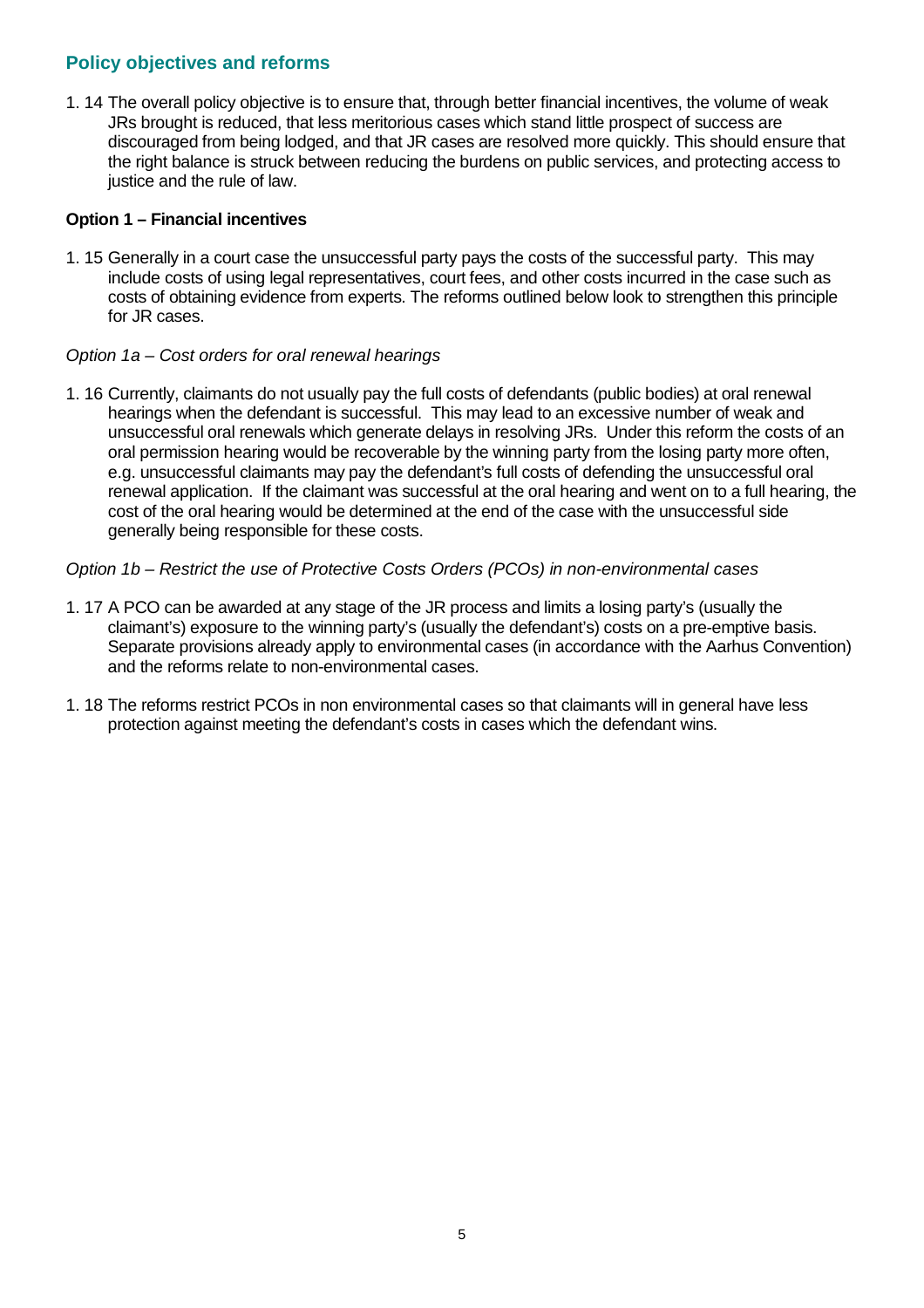#### *Option 1c – Cost provisions against interveners*

1. 19 Where an intervener (including a person or an organisation) with an interest in a JR chooses to intervene in the proceedings, the courts can require the unsuccessful party (claimant or defendant) to pay the costs of the intervener. This has the potential to increase the legal costs of the case to the claimant or the defendant. The reforms involve a presumption that interveners assume responsibility for their own costs and, where the intervener raises issues that generate additional costs for the claimant or the defendant, the reforms involve the intervener being liable for those additional costs.

#### *Option 1d – Cost provisions against non-parties*

1. 20 Where, for example, claimants form a company to bring a JR (to avoid individual responsibility for costs), or an individual not party to the litigation is providing funding to a claimant, the court has limited capability to award costs against the individuals, who are known as 'non-parties' in this situation, as their identity is often not disclosed and this currently cannot be required. The reforms involve claimants being required to provide greater transparency about the identity of non-parties. This would enable costs to be awarded against non-parties, i.e. to prevent claimants forming companies to shield themselves from the adverse cost implications of their actions. This reform would also support the PCO reforms as the court may decide that a PCO should not be made once the identity of non-parties is disclosed.

#### *Option 1e – Increased use of Wasted Cost Orders (WCOs) against legal representatives*

1. 21 A WCO relating to misconduct by a legal services provider or their employees may currently be made when legal services providers are judged to have generated costs on either a claimant or defendant as a result of improper or negligent conduct, including omissions. WCOs concern the situation in which a party has unnecessarily incurred costs due to the other side's conduct. Under the reforms when a WCO is made against a legal representative this would be brought to the attention of their professional regulator (such as the Solicitors Regulation Authority, SRA). This may improve incentives for legal representatives to avoid WCOs in future.

## **Economic rationale for intervention**

1. 22 The economic rationale for the policy proposals considered in this Impact Assessment is primarily based on improving economic efficiency by making claimants more exposed to the costs of JR. Under the base case, claimants and lawyers may generate external costs on the Government and on other bodies directly affected by the JR which they may not be exposed to and which they may not factor into their decision making and their behaviour. This may result in a larger number of weak cases being brought than would otherwise be the case. The reforms in this Impact Assessment aim to address this.

## **Main affected groups**

1. 23 The proposals are likely to affect the following groups:

- a. Claimants, including at the High Court in England and Wales and in some cases in the Upper Tribunal – individuals, businesses and third sector organisations.
- b. Defendants, including at the High Court in England and Wales and in some cases in the Upper Tribunal – primarily public sector organisations/bodies.
- c. Her Majesty's Courts and Tribunals Service (HMCTS) administers the Administrative Court (which forms part of the High Court of Justice) in England and Wales.
- d. Legal Aid Agency (LAA). The LAA is responsible for managing the legal aid fund. Claimants who are eligible for legal aid have their fees paid for them by their legal representatives, who can reclaim the money from the LAA.
- e. Legal services providers.
- f. Third parties business and individuals.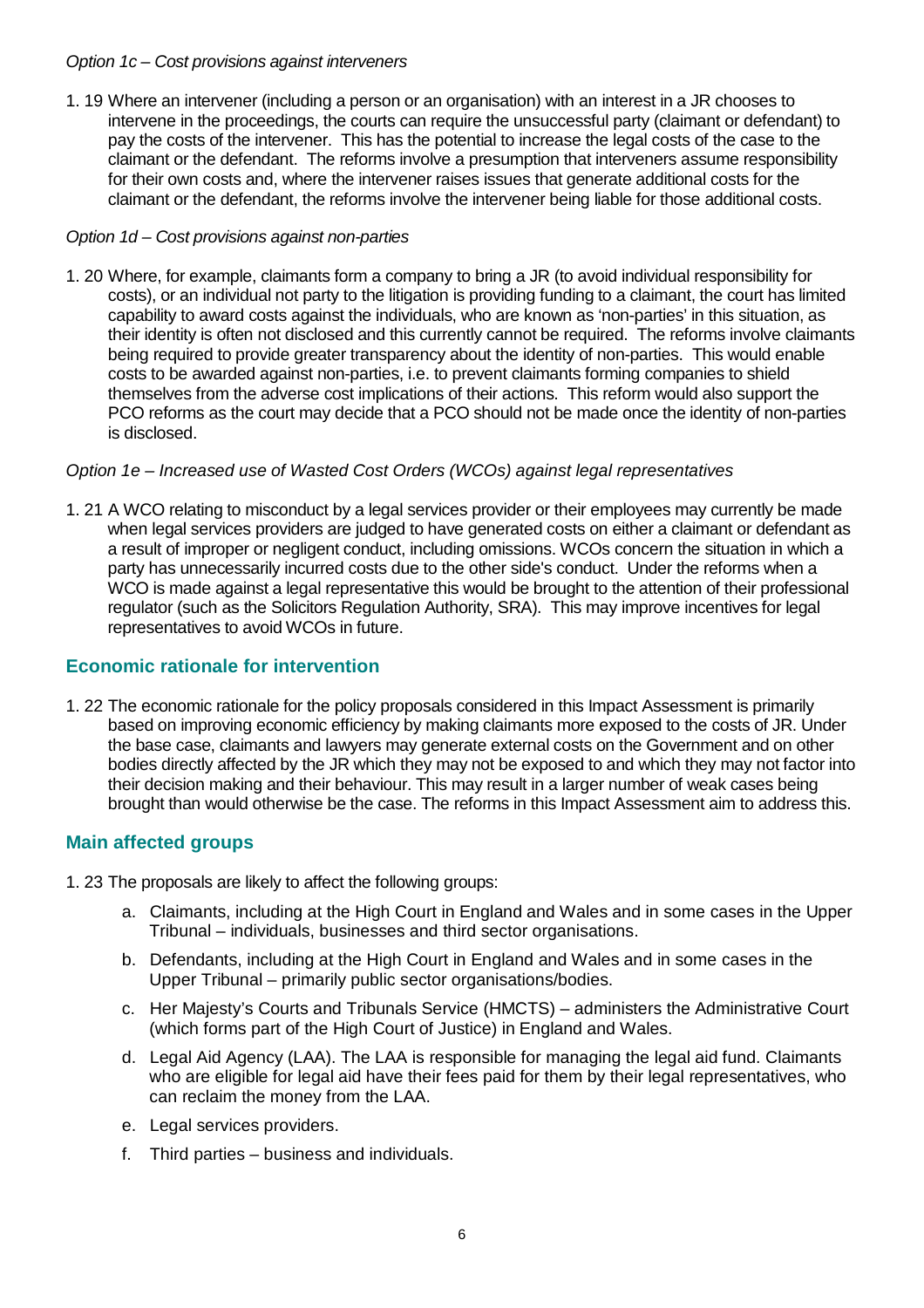# **2. Costs and Benefits**

- 2.1 The assessment of costs and benefits in this Impact Assessment is based on the following key sources of evidence:
	- Detailed court data published in Administrative Court statistics<sup>1</sup>. Court data relates to the volume and duration of JR cases, and can be split by the JR subject matter (in accordance with court codes) and by JR type (i.e. criminal, immigration/asylum and civil). Court data indicates how many cases reach which key stage of the JR court process (permission, final hearing, oral renewal). Court data does not centrally record the number of PCOs and WCOs granted. Court data does not centrally record whether interveners and non-parties were involved with a JR case, and does not centrally record the legal costs of each party.
	- Internal management information provided by Treasury Solicitors. Treasury Solicitors are involved in defending JRs against central government Departments (apart from HM Revenue and Customs. The Department for Health (DH) and Department for Work and Pensions (DWP) litigation teams have recently joined Treasury Solicitors). Treasury Solicitors do not hold information on JRs defended by local authorities and by other public bodies such as regulators. Treasury Solicitors do not hold a central database of the legal costs associated with each JR. Based on their internal management information (not including historic information relating to DH/DWP JRs), Treasury Solicitors have been able to provide illustrative figures of the legal costs of defending JRs and on the prevalence of PCOs and WCOs.
	- The Legal Aid Agency (LAA) centrally records internal data on JR applications funded by legal aid. This includes the average legal aid spend per case funded by legal aid, and the volume of JR cases securing legal aid.
	- Where data is not centrally recorded or where estimates are unavailable from internal management information, information might be available from court case files. MoJ undertook an internal case file review of around 210 JR cases based on a representative sample. This provides further information on a range of issues, including the prevalence of PCOs and WCOs.
	- Information is also available from research conducted by other bodies but not commissioned by MoJ, which may also be based on a sample of JR cases. Such published external research has provided information on a range of issues, including the prevalence of PCOs and claimant legal costs. Specific references to other external research are provided later in this Impact Assessment.
	- Further information has been provided by consultation responses. Around 300 consultation responses were received, many of which provided useful information on the possible impact of the reforms. These responses were received from a wide range of bodies, including businesses, legal services providers, pressure groups and academics. Some of this information relates to specific individual JRs and may illustrate some of the expected impacts.
	- Professional judgement based on knowledge of JRs, and drawing from the views of legal advisers, court managers and the judiciary has also been applied. This Impact Assessment explains how MoJ's best estimates of the possible impacts are based upon the above data and evidence, what assumptions underpin these estimates, what caveats apply to them and what risks apply to the possible impacts.

.

 $\overline{a}$ 

<sup>1</sup> https://www.justice.gov.uk/statistics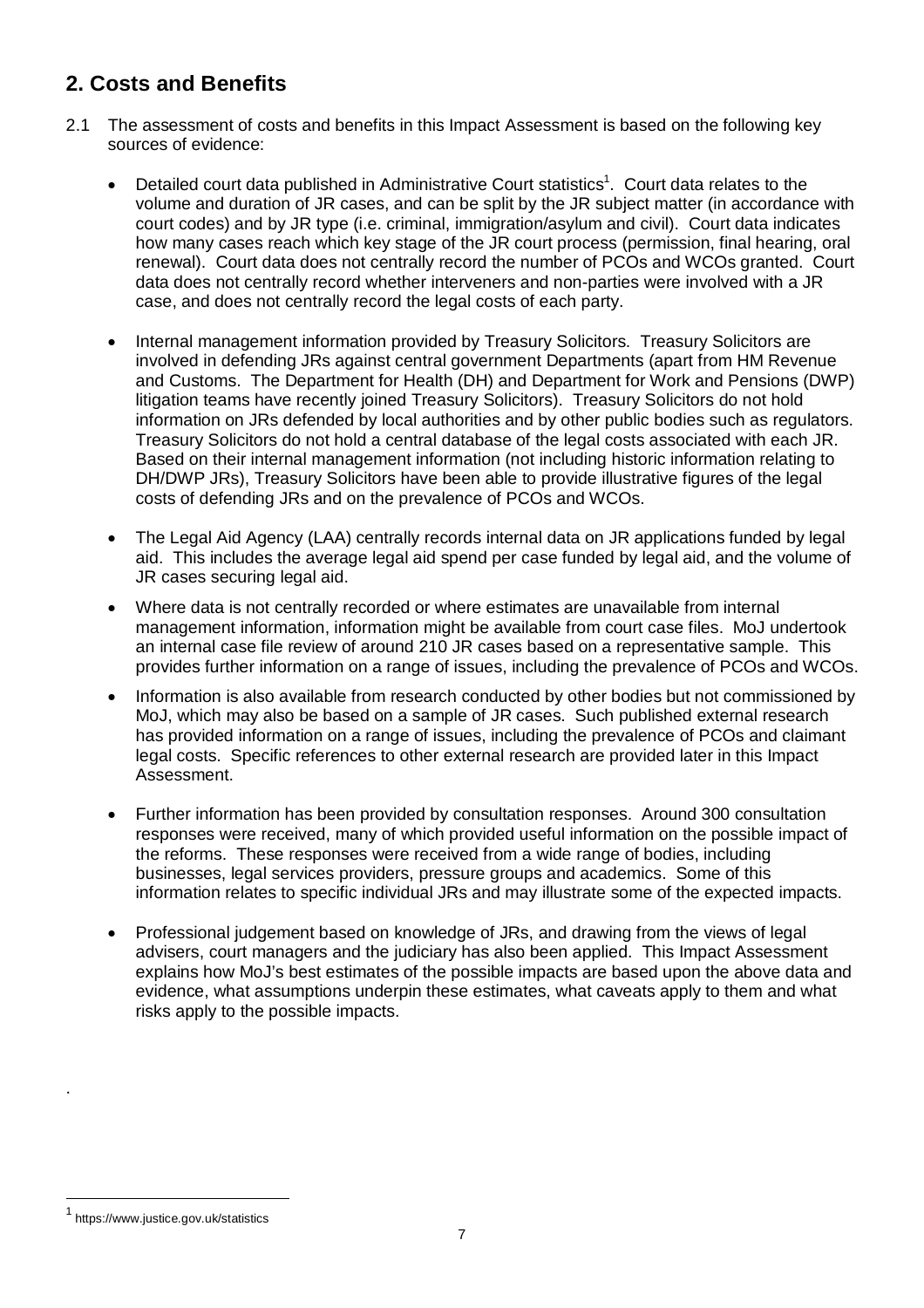# **Option 0: Base case (do nothing)**

## **Description**

- 2.2 Under the "do nothing" base case existing financial incentives would remain unchanged. The do nothing option is compared to itself and therefore the costs and benefits are necessarily zero, as is its Net Present Value (NPV).
- 2.3 Separate reforms to JR were the subject of an earlier consultation and response<sup>2</sup> and have been implemented from July 2012. The impact of these reforms is included in the base case for the purposes of this Impact Assessment.

#### **Option 1: Improving financial incentives**

#### **Key assumptions and data**

- 2.4 As explained above, data is limited in relation to the precise volume and nature of cases affected by these reforms and in relation to the precise impacts of the reforms. The following key data and illustrative assumptions have been made in order to monetise the impacts of the reforms.
- 2.5 As explained above there are five elements to Option 1, with key data and assumptions summarised below:
	- Option 1a: Claimants pay defendants' full costs when claimants lose oral renewal hearings (i.e. the losing party pays the winning party's oral renewal legal costs). In terms of the key figures:
		- In 2012 claimants lost around 1,430 oral renewals and won around 380 oral renewals.
		- Treasury Solicitors' initial illustrative assumptions suggest that it costs a defendant on average around £1,000 to £1,500 to prepare for and attend an oral hearing relating to immigration and asylum (which account for over 70% of renewals requested). This figure has been applied to defendant legal costs in all oral renewals.
		- Anecdotal information suggests that claimant legal costs from commercial providers can be much higher than defendants' legal costs, i.e. costs of publicly funded providers. It has been assumed that claimants' legal costs might on average be around £3,000 at oral renewal stage, i.e. twice the maximum of defendants' legal costs.
		- LAA data and Administrative Court data have been combined to derive the assumption that in around 30% of all cases the claimant might be funded by legal aid. In these cases payments to/by the winning claimant would be made to/by the legal aid fund. The figure of around 30% was derived from taking the number of legally aided JR closed cases in 2012/13 (provided by LAA data) and comparing this to the total volume of JRs lodged in 2012 (provided by Administrative Court statistics). These two data sets are not entirely comparable hence this figure of 30% should be regarded as indicative.
		- It has been assumed that legal costs for an oral renewal for legally aided claimants are the same as the Treasury Solicitors' costs mentioned above, i.e. that they average around £1,000 to £1,500.

 $\overline{a}$ 

<sup>&</sup>lt;sup>2</sup> https://consult.justice.gov.uk/digital-communications/judicial-review-reform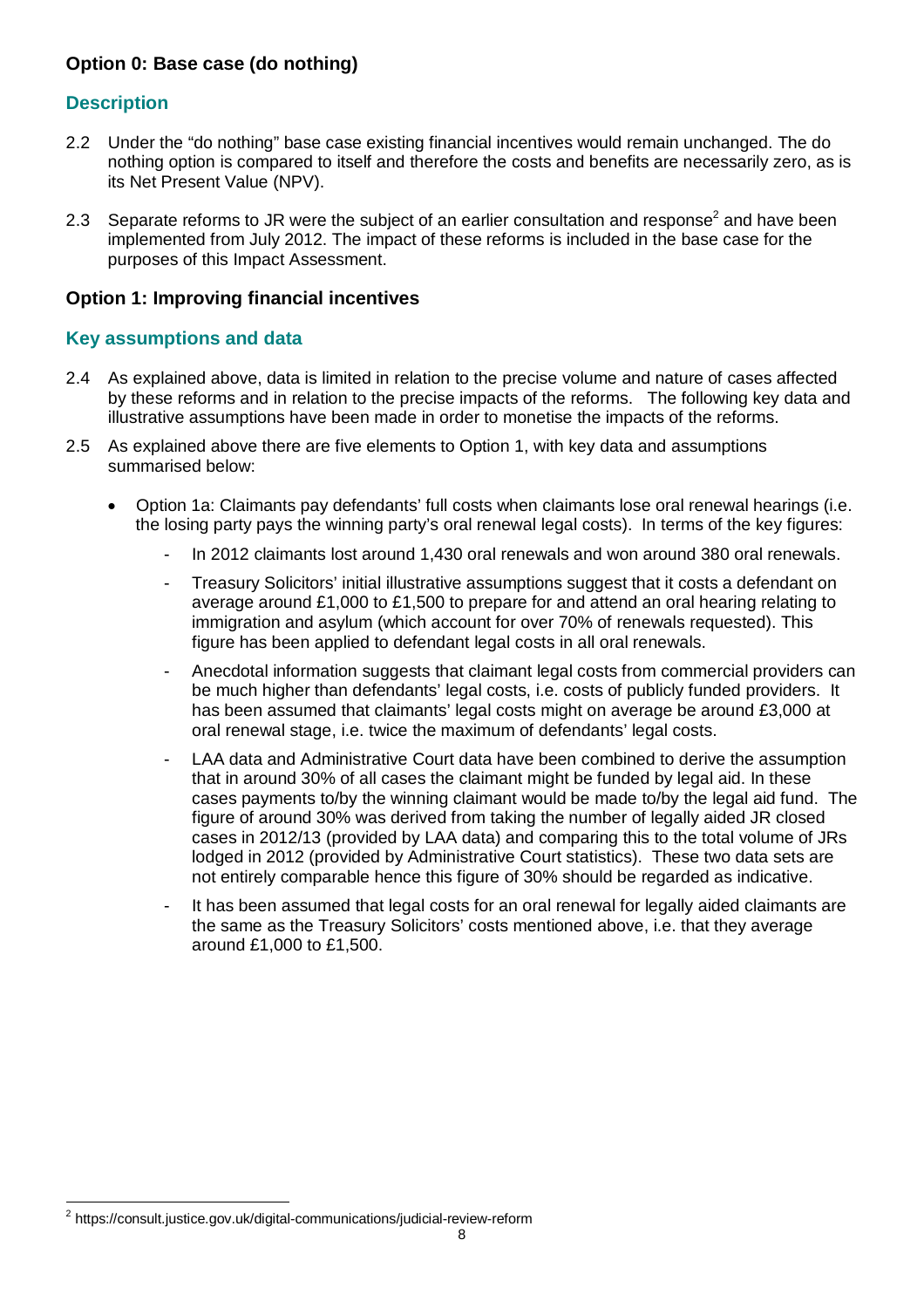- Option 1b: Restricting the use of Protective Costs Orders (PCOs) for non-environmental cases and providing for the greater use of 'cross-capping'. In terms of the key figures:
	- The Public Law Project<sup>3</sup> suggest that it may cost a claimant between £10,000 and £20,000<sup>4</sup> to bring a relatively straightforward JR case.
	- Treasury Solicitors' initial illustrative assumption is that legal costs for defendants in JR cases they have been involved with range from £8,000 to £25,000 for non immigration and asylum cases and from £1,000 to £15,000 in immigration and asylum cases.
	- Between January 2010 and August 2013, Treasury Solicitors estimated that in JR cases they have been involved with 17 PCOs were awarded of which 3 related to nonenvironmental cases. Based on this it has been assumed that around 20% of PCOs might relate to non-environmental cases.
	- MoJ's internal review of JR case files suggested that PCOs are awarded in around 1% of all JR cases. They usually do not apply to immigration and asylum cases as PCOs are only granted where there is a public interest in the matter at stake. Around 1% of all non immigration and asylum cases in 2012 would equate to around 25 cases, including environmental cases. If around 20% of PCOs relate to non-environmental cases, as mentioned above, in 2012 this would equate to around 5 cases.
	- A consultation response by Bondy and Sunkin<sup>5</sup> suggested that, in relation to JR final hearings between July 2010 and February 2012, 7 cases out of 502 final hearings involved PCOs of which 3 cases (less than 1%) were non-environmental.
	- It is possible that in some cases defendants will currently offer to provide a degree of cost protection to claimants if defendants consider a PCO is likely to be awarded if applied for. If so the actual number of cases where a degree of costs protection currently applies would be higher than the number of cases where PCOs are awarded. Where costs protection has been agreed bilaterally between claimants and defendants without a PCO being awarded, the details are not recorded centrally by the Administrative Court data nor by Treasury Solicitors, and are not recorded in court files.
	- In summary it has been assumed that the reforms might lead to 5 PCOs per year no longer being granted in relation to non-environmental cases, with each of these PCOs having provided the claimant with complete costs protection. As part of the sensitivity analysis this Impact Assessment considers the impact of defendants no longer voluntarily agreeing to provide complete cost protection to claimants (in anticipation of a PCO being granted) in four times as many non-environmental JRs, i.e. in 20 nonenvironmental JRs. This should be regarded as an illustrative assumption.
- Option 1c: Interveners being liable for their own costs and also being liable for the additional costs their interventions generate on parties to the JR. In terms of the key figures:
	- Interveners would only intervene in cases which have secured permission, and around 1,400 JR applications in 2012 secured permission. The number of JRs which involve interveners is not recorded centrally by the Administrative Court nor by Treasury Solicitors, and was not captured by MoJ's review of JR court case files. In order to monetise the impact of the reforms for the purpose of providing an EANCB figure, it has been assumed, based on knowledge of JRs, that around 10% of JRs which secure permission might involve interveners. This would equate to around 140 cases in 2012. This should be regarded as an illustrative assumption.
	- Some consultation responses indicated that interveners already tend to cover their own legal costs. In the absence of evidence to the contrary, it has been assumed that this applies in all cases.

 3 http://www.publiclawproject.org.uk/documents/FundJRNoLegalAid.pdf

<sup>4</sup> http://www.publiclawproject.org.uk/documents/FundJRNoLegalAid.pdf

<sup>5</sup> http://ukconstitutionallaw.org/2013/10/25/varda-bondy-and-maurice-sunkin-how-many-jrs-are-too-many-an-evidence-basedresponse-to-judicial-review-proposals-for-further-reform/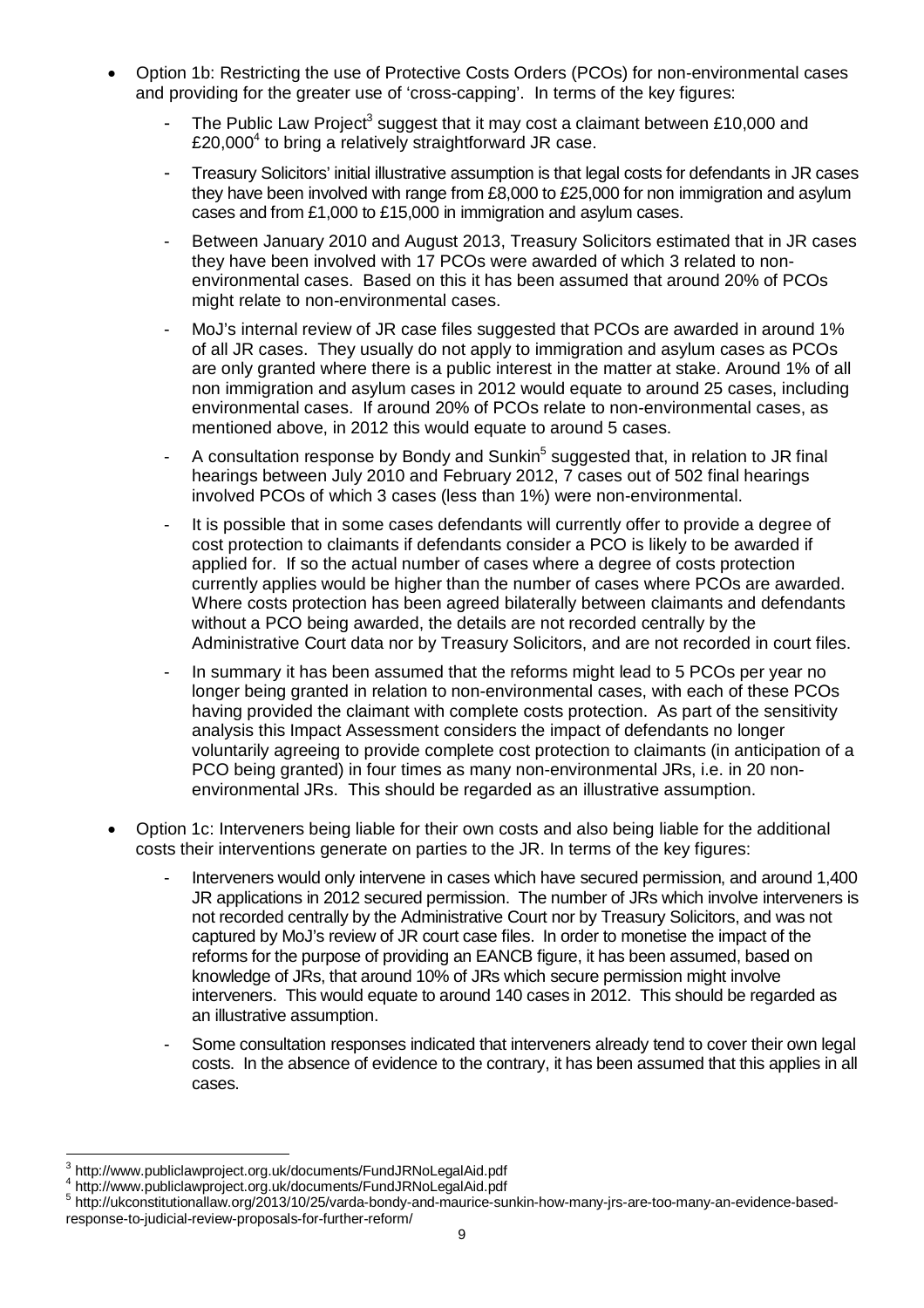- Treasury Solicitors and the Administrative Court do not hold a central record of the average costs which interveners generate for claimants or for defendants as a result of their intervention, and which interveners might be liable to pay in future as a result of the reforms. This was also not captured by MoJ's review of JR court case files. In order to monetise the impact of the reforms for the purpose of providing an EANCB figure, it has been assumed, based on knowledge of JRs, that interveners might be liable to meet on average around 5% of total legal costs.
- Typical legal costs of bringing and defending a JR are mentioned above (Option 1b). In addition it appears that the costs of bringing a JR for legally aided claimants is lower than the costs for privately funded claimants. In particular data from the LAA suggests that the average (mean) legal costs of bringing a JR for legally aided claimants is around £3,000 $^{67}$ .
- Option 1d: Greater transparency being provided about the identity of non-parties, thereby enabling costs to be awarded against non-parties more often and/or enabling more costs to be awarded against non-parties. In terms of the key figures:
	- MoJ's internal review of JR case files suggested that claimants were asked to pay the defendant's legal costs in around 20% of JR cases which were lodged. The reform applies almost exclusively to non immigration and asylum cases, of which around 2,530 were lodged in 2012. 20% of this would equate to around 500 cases in 2012.
	- Treasury Solicitors and the Administrative Court do not hold a central record of the number of JR cases which the policy would apply to, e.g. JR cases where claimants have become non-parties by forming a company to bring their JR or where individuals not a party to the challenge have provided funding to a claimant. This was also not captured by MoJ's review of JR court case files. In order to monetise the impact of the reforms for the purpose of providing an EANCB figure, it has been assumed, based on knowledge of JRs, that the reforms might enable costs to be awarded in favour of defendants in around 5% more of these 500 cases, i.e. in around 25 cases. This should be regarded as an illustrative assumption.
- Option 1e: Increased use of Wasted Costs Orders (WCOs) against legal representatives for misconduct. In terms of the key figures:
	- Between March 2011 and June 2013, Treasury Solicitors' internal management information suggests that around 50 WCOs were obtained, and that these related solely to immigration and asylum JRs. In those cases where information is available, these WCOs currently range from around £140 to around £3,000, with an average of around £400 per case.
	- Under the reforms when a WCO is made against a legal representative this would be brought to the attention of their professional regulator (such as the Solicitors Regulation Authority, SRA). This may improve incentives for legal representatives to avoid WCOs in future.
	- Legal representatives subject to a WCO would be regarded as being 'non-compliant'. Impacts on 'non-compliant' bodies do not feature in the EANCB figure. An assumption has not been made about how the number of WCOs might change in future as a result of the reforms, nor about how the size of WCOs might change.

# **Benefits of Option 1**

## *Benefits to claimants*

2.6 Under Options 1a, 1b, 1c and 1d some JR claims may no longer be lodged in future or may be resolved more quickly in future (e.g. without making an oral renewal). Reducing the volume of unmeritorious JRs and reducing JR case duration are the primary objectives of the reforms, and are the key impacts which the reforms seek to deliver. It is unclear to what extent the volume of JRs might fall, or how many JRs might be withdrawn earlier.

 6 £3,000 is the average cost of a case, for cases closed in 2012/13 accounting for recent legal aid changes.

<sup>7</sup> LAA 2012/13 closed case admin data ad hoc stats notice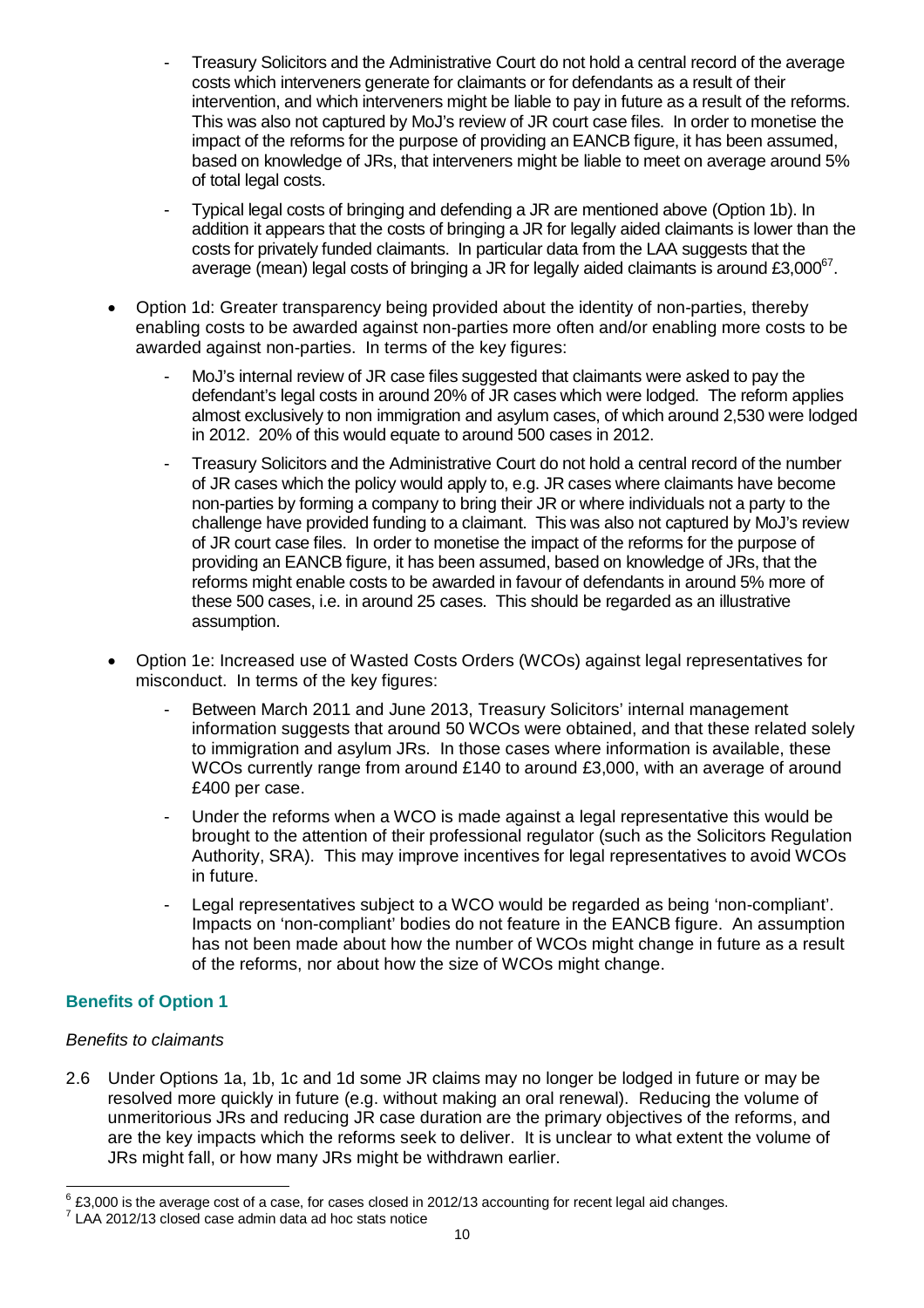- 2.7 Claimants who no longer bring a JR or whose JR is resolved more quickly as a result of these reforms would save legal resources. The savings to claimants would depend upon how far the JRs which are no longer brought would have proceeded, upon how much legal work might be avoided by JRs being resolved more quickly, and by how many JRs are affected by these impacts. Because these behavioural effects are not known with certainty, and because it has not been possible to devise sensible assumptions in relation to them, the associated impacts have not been monetised in aggregate. For the purposes of the EANCB calculation these impacts are considered to be indirect effects of the reforms, in accordance with the definition of indirect impacts provided in the July 2013 Better Regulation Framework Manual. As explained above, the costs of bringing a JR vary depending on the specifics of the case but figures from the Public Law Project suggest that it may cost claimants between £10,000 and £20,000<sup>8</sup> to bring a relatively straightforward case.
- 2.8 In achieving the key impacts of reducing unmeritorious JRs and reducing JR case duration, the reforms alter the degree of cost exposure applying to those involved in JRs. As a result a further set of direct costs and benefits apply. These are set out below.
- 2.9 Under Option 1a claimants may benefit if defendants are required to pay claimants' oral renewal legal costs in cases where the claimant is successful. For cases lodged in 2012 around 380 claimants were successful at the oral renewal stage. As explained above, we may assume that claimant costs at the oral renewal stage are around £3,000 per case. This would imply a maximum benefit to claimants of around £1.1m if all claimants were privately funded. As explained above we might assume that around 30% of claimants are funded by legal aid. The benefits of Option 1a for these claimants would flow to the legal aid fund. In which case the total benefit to claimants themselves, i.e. to self-financed claimants, would be in the region of £0.8m.
- 2.10 Under Option 1b claimants would secure fewer PCOs. This would generate no direct benefits for claimants.
- 2.11 Under Option 1c claimants may benefit if interveners pay the additional costs which their interventions place on claimants. As explained above, in order to monetise the impact of the reforms for the purpose of providing an EANCB figure it has been assumed that interveners might be liable for 5% of total legal costs in around 140 cases per year. If, as explained above, self-financed claimants' legal costs are between around £10,000 and £20,000 and if around 30% of claimants are funded by legal aid then the total benefit to self-financed claimants would be between around £50,000 to around £100,000, with a mid point in the region of around £0.1m (to the nearest £0.1m).
- 2.12 Under Option 1d claimants, in the form of non-parties, would be more liable to meet defendants' costs. This reform would not generate benefits for claimants.
- 2.13 Under Option 1e, we have not made an assumption about how the number and amount of WCOs might change as a result of the reforms. The reforms may improve incentives for legal representatives to avoid WCOs in future. Claimants may gain if the reforms lead to legal providers engaging in less of the sort of wasteful activity which might result in a WCO being awarded.
- 2.14 In total the estimated mid-point monetised benefits for self-financed claimants of Option 1 are in the region of around £0.9m, subject to the assumptions applied.

#### *Benefits to defendants (public bodies)*

2.15 Under Options 1a, 1b, 1c and 1d some JR claims may no longer be lodged in future, or may be withdrawn earlier in future (e.g. without making an oral renewal) in the defendant's favour. Reducing the volume of unmeritorious JRs and reducing JR case duration are the primary objectives of the reforms, and are the key impacts which the reforms seek to deliver. It is unclear to what extent the volume of JRs might fall or how many JRs might be withdrawn earlier.

 8 http://www.publiclawproject.org.uk/documents/FundJRNoLegalAid.pdf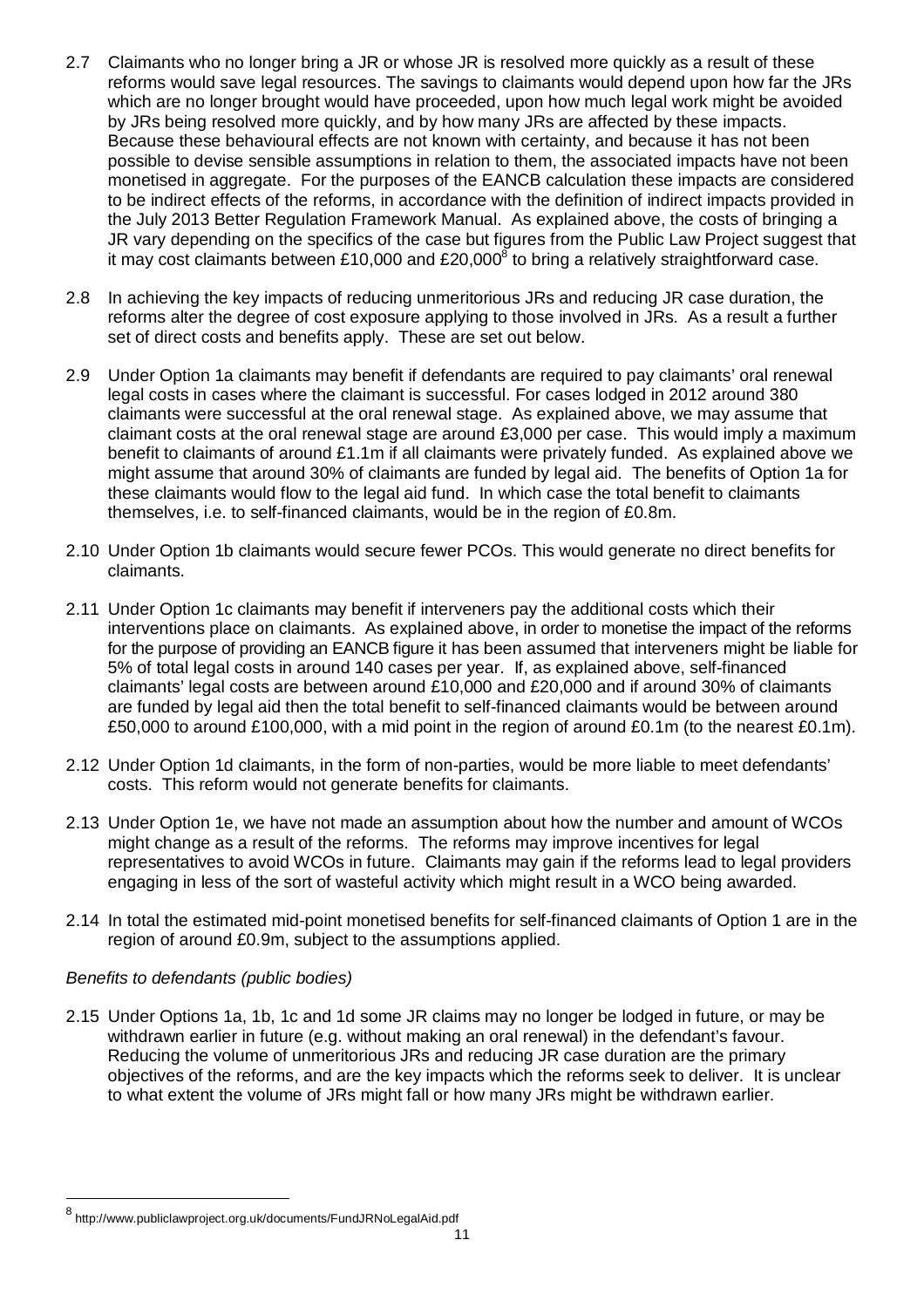- 2.16 Defendants would save resources if they no longer need to defend a JR in the future or if JRs are withdrawn earlier in future. The savings to defendants would depend upon how far the JRs which are no longer brought would have proceeded, upon how sooner JRs might be resolved, and upon how many JRs are affected by these impacts. Because these behavioural effects are not known with certainty, and because it has not been possible to devise sensible assumptions in relation to them, the associated impacts have not been monetised in aggregate. For the purposes of the EANCB calculation these impacts are considered to be indirect effects of the reforms, in accordance with the definition of direct impacts in the July 2013 Better Regulation Framework Manual. As explained above, Treasury Solicitors' initial illustrative assumption is that legal costs for defendants in JR cases range from £8,000 to £25,000 for non immigration and asylum cases and from £1,000 to £15,000 in immigration and asylum cases.
- 2.17 There could also be benefits to defendants from reduced delays and uncertainties relating to the implementation of their decisions, including if these delays and uncertainties generate wider costs for public bodies. As above, these impacts are considered to be indirect effects of the reforms, in accordance with the definition of direct impacts in the July 2013 Better Regulation Framework Manual.
- 2.18 In achieving the key impacts of reducing unmeritorious JRs and reducing JR case duration, the reforms alter the degree of cost exposure applying to those involved in JRs. As a result a further set of direct costs and benefits apply. These are set out below.
- 2.19 Under Option 1a defendants (public bodies) would be able to recover their legal costs when they are successful at oral renewal stage. In 2012 defendants were successful in around 1,430 oral renewals. As explained above, we may assume that defendant legal costs are on average around £1,000 to £1,500 for an oral renewal, generating a total benefit of around £1.4m to £2.1m, with a mid point in the region of around £1.8m.
- 2.20 Under Option 1b defendants would gain from fewer PCOs. As explained above, in our central analysis we may assume that claimants no longer receive cost protection in around 5 JRs per year, these being cases where defendants would otherwise have secured their costs from claimants. If defendants' legal costs for all types of JR fall within the range of around £1,000 to around £25,000, then the total benefit for defendants would be between around £5,000 to around £125,000, with a mid point in the region of around £0.1m (to the nearest £0.1m).
- 2.21 Under Option 1c defendants may benefit if interveners pay the additional costs which their interventions place on defendants. As explained above, in order to monetise the impact of the reforms for the purpose of providing an EANCB figure it has been assumed that interveners might be liable for 5% of total legal costs in around 140 cases per year. If, as explained above, defendants' legal costs are between around £1,000 and £25,000 then the total benefit to defendants would be between around £5,000 to around £175,000, with a mid point in the region of around £0.1m (to the nearest £0.1m).
- 2.22 Under Option 1d non-parties would be more liable to meet defendants' costs. As explained above, in order to monetise the impact of the reforms for the purpose of providing an EANCB figure it has been assumed that costs would be awarded in favour of defendants in around 25 more cases per year. If, as explained above, defendant's legal costs are between around £8,000 and £25,000 (as these reforms are not likely to apply to immigration and asylum cases), the benefit to defendants would be between around £200,000 and around £625,000, with a mid point in the region of around £0.4m.
- 2.23 Under Option 1e, we have not made an assumption about how the number and amount of WCOs might change as a result of the reforms. The reforms may improve incentives for legal representatives to avoid WCOs in future. Defendants may gain if the reforms lead to legal providers engaging in less of the sort of wasteful activity which might result in a WCO being awarded.
- 2.24 In total the estimated mid-point monetised benefits for defendants of Option 1 are in the region of around £2.4m, subject to the assumptions applied.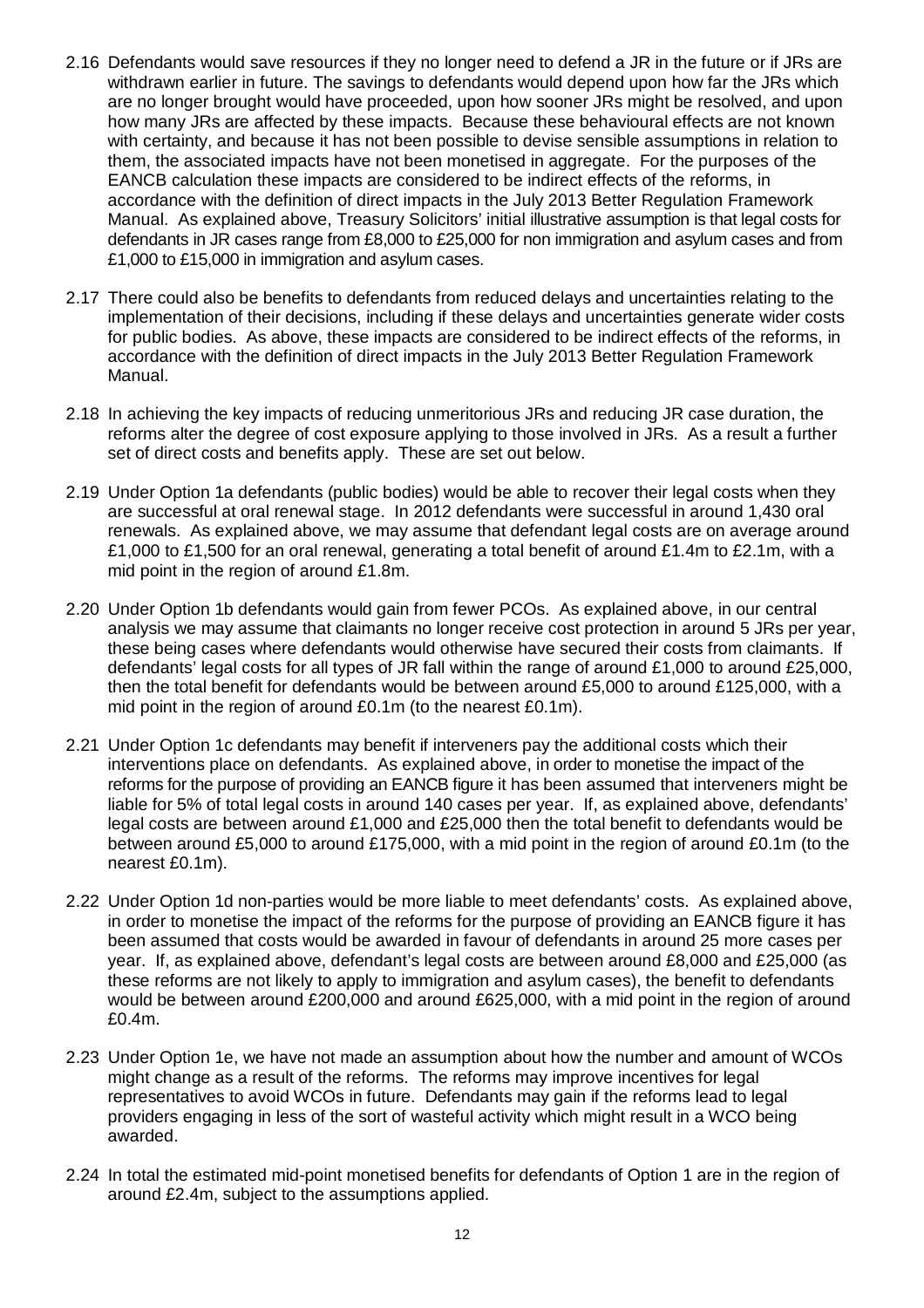#### *Benefits to HMCTS*

2.25 A reduction in the volume of cases would benefit HMCTS as fewer resources would be required to deal with JR applications. In the short and medium terms the resources freed up may be used to address backlogs elsewhere in the court system rather than being realised as cashable savings. HMCTS operates on a full cost recovery basis over the longer term and any reduction in volumes would also be associated with a reduction in fee income (and this is highlighted in the costs section). For the purposes of this Impact Assessment at this stage it is assumed that the overall financial impact on HMCTS would be neutral.

#### *Benefits to Legal Aid Agency*

- 2.26 Some claimants may by funded by the legal aid budget. There is unlikely to be any impact on the number of JRs brought by legally aided claimants as they are not exposed to the costs of bringing a JR. There are therefore unlikely to be any legal aid savings as a result of reduced JR volumes.
- 2.27 Under Option 1a the legal aid fund may benefit if defendants pay legally aided claimants' oral renewal legal costs in cases where the legally aided claimant is successful. As explained above these benefits might apply to around 30% of the 380 oral renewals won by claimants. It has been assumed that legally aided claimant costs may be the same as those of Treasury Solicitors, i.e. from around £1,000 to around £1,500 for an oral renewal. If so the total benefit for the legal aid fund would be between around £115,000 to around £170,000 with a mid point i.e. in the region of around £0.1m (to the nearest £0.1m).
- 2.28 Under Option 1c the legal aid fund may benefit if interveners pay the additional costs which their interventions place on claimants. As explained above, in order to monetise the impact of the reforms for the purpose of providing an EANCB figure it has been assumed that interveners might be liable for 5% of total legal costs in around 140 cases per year. If, as explained above, legally aided claimants' legal costs are around £3,000 per case and if around 30% of cases are funded by legal aid then the total benefit to the legal aid fund may be around £5,000, i.e. a negligible amount.
- 2.29 In total the estimated mid-point monetised benefits for the legal aid fund of Option 1 might be in the region of around £0.1m subject to the assumptions applied.

#### *Benefits to other parties directly affected by JRs (including businesses)*

- 2.30 Some businesses and individuals who are affected by the JR, but who are not the claimant, stand to gain from the quicker implementation of public decisions, or less uncertainty about their implementation, and would benefit if fewer JRs were brought following this change. There is the potential for all JR cases to be resolved more quickly, not just projects which are no longer subject to JR, as fewer overall JR applications may free up court resources to process other JR cases more quickly.
- 2.31 Information provided by public bodies party to JRs indicates that the benefits to business from reduced JR-related delays in implementing government decisions may be significant. Delays in proceeding with projects may generate cash flow and other finance costs. Delays may generate resource costs from temporarily redeploying resources to other projects and also from resources standing idle. Legal costs might be incurred by businesses which are third parties to a case. There may also be costs in bearing and managing the uncertainties and risks associated with possible JR-related delays. These costs would be avoided if the volume of JRs fell as a result of these reforms.
- 2.32 These benefits to business have not been monetised in aggregate as they vary from project to project, but they could be particularly significant for larger infrastructure, regeneration or other construction projects. Some examples are provided below to give an indication of the scale of possible impacts in these larger projects. Where the reforms do not lead to JRs no longer being pursued in relation to major projects, but instead lead to JRs being resolved more quickly, the business benefits may still be considerable given the scale of sums involved.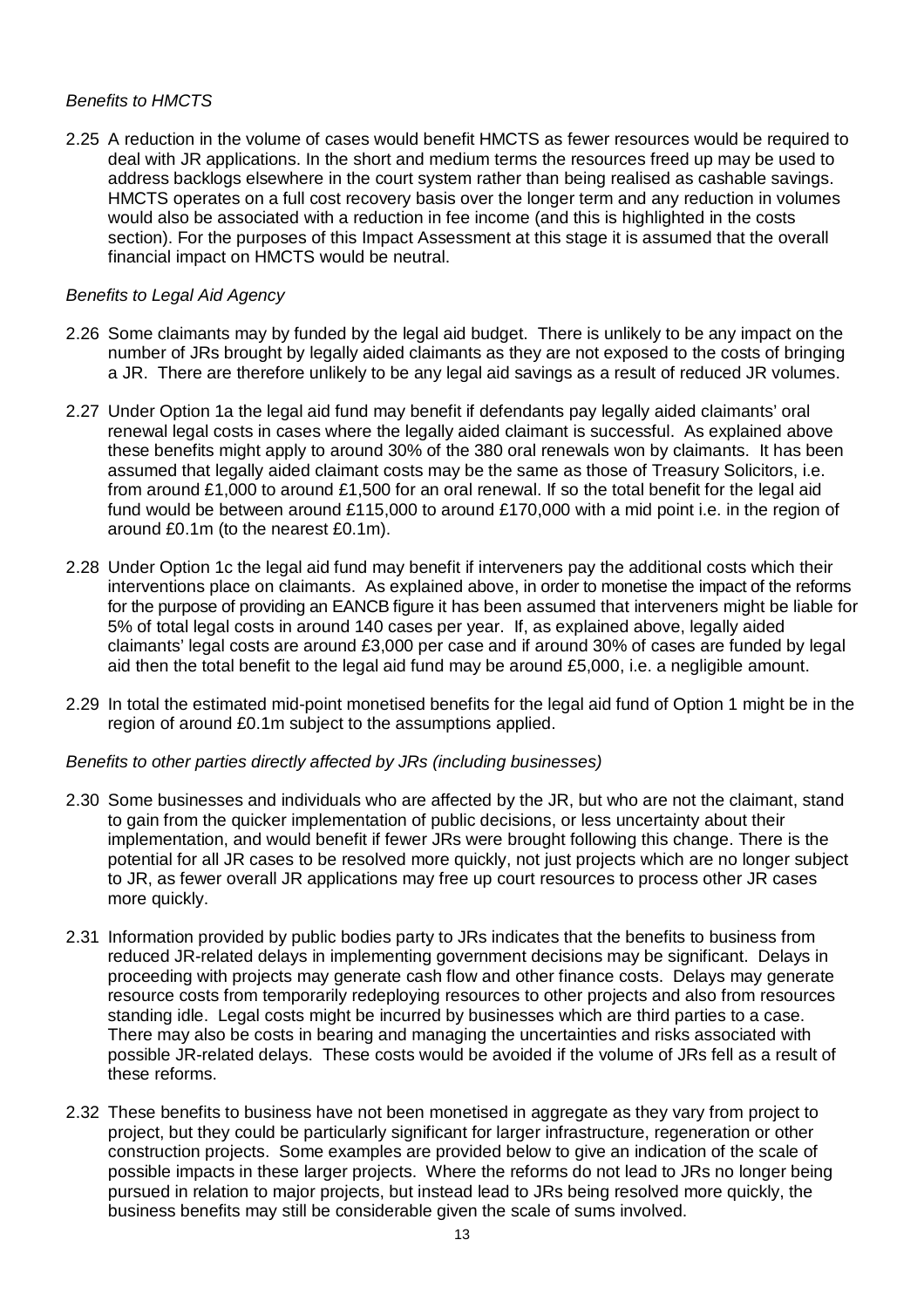- 2.33 One consultation response highlighted the example of the Surrey Quays Shopping Centre extension in East London. In March 2012 planning permission was granted for a 10,600 square metre extension to the Surrey Quays Shopping Centre in East London. The £38m project was expected to create an additional 500 jobs. A JR was lodged in June 2012 by a sole local resident. Permission was refused in January 2013 and an unsuccessful oral renewal was heard in June 2013. The JR delayed the project by 15 months. Legal costs for the developer were around £80,000 and significant additional costs to businesses were generated by the uncertainty caused by the legal action including delays to renting out potential retail space, potentially lower rental values and lost business activity during the 15 month delay.
- 2.34 Another consultation response related to three airport expansions (Bristol, Southend and Stansted) which were subject to unsuccessful JRs. In the case of Bristol International Airport planning permission was granted in February 2011. A JR was lodged in May 2011 and permission was rejected in June 2012. An unsuccessful oral renewal was heard in October 2012. The project was delayed by around 8 months. The expansion was estimated to create around 3,700 jobs, to affect 3,500 local businesses and to increase passenger numbers by around 4 million per annum by 2020. The consultation response suggested that delays caused by the JR might have been responsible for in the region of £150m in lost economic benefit.<sup>9</sup>The expansion of Southend Airport was also subject to a JR that was ultimately unsuccessful and which delayed the development by over a year. The consultation response suggested that delays caused by the JR might have been responsible for in the region of £100m in lost economic benefit.<sup>10</sup>
- 2.35 Another consultation response from a business indicated that the costs of delay for example in relation to building and opening a new supermarket might be significant, as a major modern supermarket might generate turnover of the order of around £30m to £40m per year. Five examples were provided where supermarket developments were delayed by JRs which were ultimately unsuccessful, with delays ranging between 6 to 26 months. Whilst a major modern supermarket might displace other local retail activity, it is arguable that some additional net business benefits would be generated, and that business costs would be associated with a delay in realising these benefits.

## *Wider Economic Benefit*

2.36 There could be wider economic gains if infrastructure and other projects and policies are implemented more quickly and if these generate wider benefits for economic growth and recovery. As explained above we are unable to monetise the aggregate benefits but the reforms may generate significant wider benefits for the economy if they reduce JR-related delays to infrastructure and other projects. Even if delays were reduced in relation to only one or two such projects the potential business and economic benefits could be substantial.

# **Costs of Option 1**

#### *Transitional costs*

2.37 There may be one-off familiarisation and adjustment costs to claimants, defendants and HMCTS. These are expected to be negligible. There might also be some initial satellite litigation to determine how the new provisions will work.

#### *Costs to claimants*

 $\overline{a}$ 

2.38 If claimants stand to gain from delay or uncertainty in the implementation of public decisions they may lose this benefit if they no longer lodge a JR in future or if they withdraw at an earlier stage (e.g. prior to making an oral renewal) including if this is in favour of the defendant. It is unclear to what extent the volume of JRs might fall as a result of this behavioural response, or how many might be withdrawn earlier. It has not been possible to monetise the aggregate value to claimants of delaying the implementation of public decisions, although this might be assumed to be at least

<sup>&</sup>lt;sup>9</sup> http://www.tymconsult.com/casestudy\_Bristol-International-Airport-\_27.php

<sup>10</sup> www.saen.org.uk/.../JAAP\_issues\_and\_options\_summary\_consultation\_response.pdf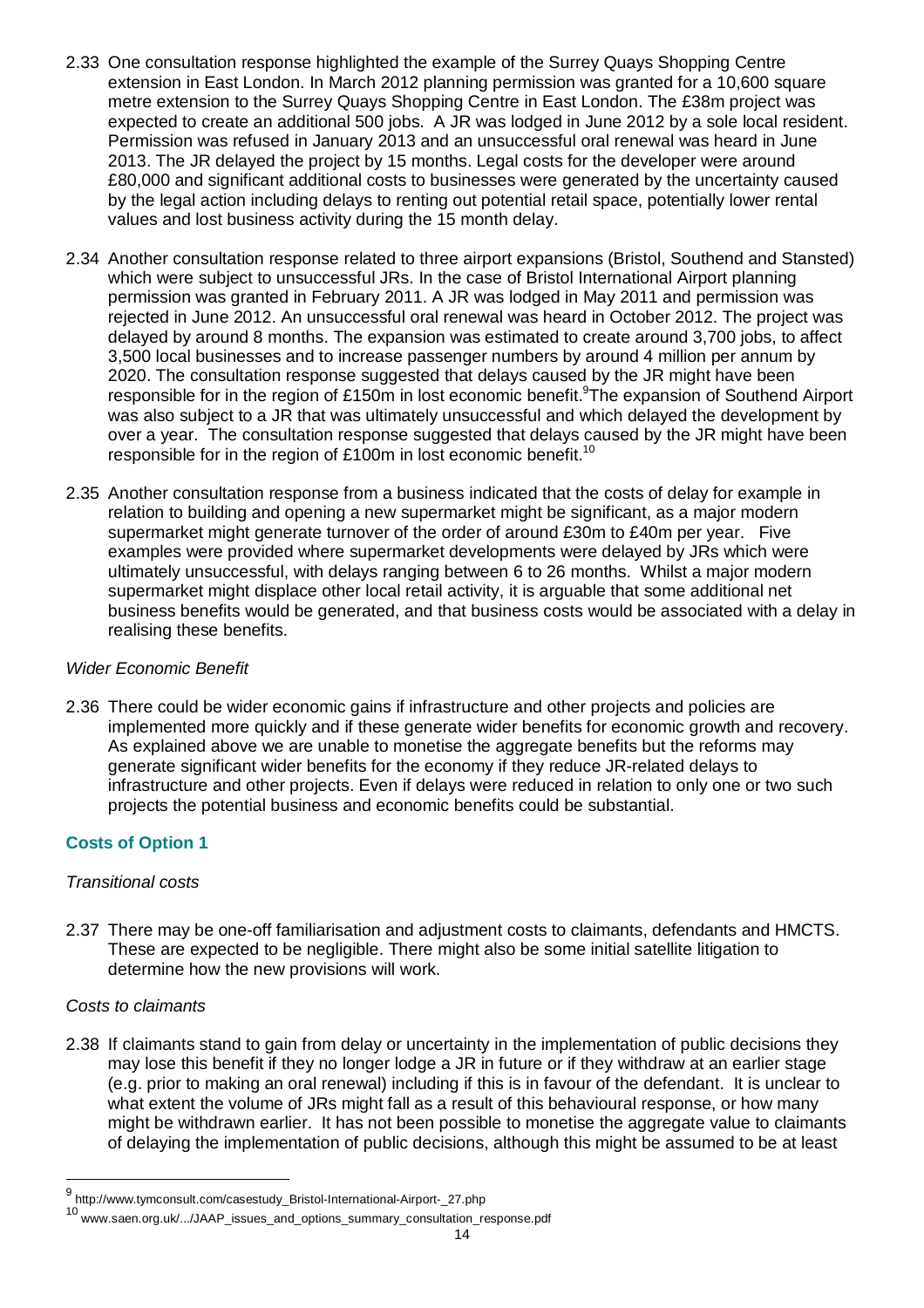as large as the cost to claimants of pursuing a JR (otherwise a JR would not be pursued in the first instance). For the purposes of the EANCB calculation these impacts are considered to be indirect effects of the reforms, in accordance with the definition of direct impacts in the July 2013 Better Regulation Framework Manual.

- 2.39 In achieving the key impacts of reducing unmeritorious JRs and reducing JR case duration, the reforms alter the degree of cost exposure applying to those involved in JRs. As a result a further set of direct costs and benefits apply. These are set out below.
- 2.40 Under Option 1a claimants would pay defendants' legal costs when defendants are successful at oral renewal stage. In 2012 defendants were successful in around 1,430 oral renewals. As explained above we may assume that oral renewal costs for a defendant are on average around £1,000 to £1,500. These figures imply that the cost to claimants may be between around £1.4m and £2.1m with a mid point in the region of around £1.8m. This cost would only apply to claimants who are not legally aided. As explained above, around 70% of claimants might be self-financed. In which case the mid point cost to self-financed claimants might be in the region of around £1.3m.
- 2.41 Under Option 1b claimants might be worse off as a result of securing less protection from PCOs. As explained in the benefits section of this Impact Assessment, in order to monetise the impact of the reforms for the purpose of providing an EANCB figure a number of illustrative assumptions. Subject to these assumptions the benefit to defendants from this reform, and hence the cost to claimants, might be in the region of around £0.1m (to the nearest £0.1m).
- 2.42 Under Option 1c there would be no costs to claimants. The costs of Option 1c all apply to interveners.
- 2.43 Under Option 1d there would be no costs to claimants. The costs of Option 1d apply to non-parties.
- 2.44 Under Option 1e there would be no costs to claimants from more WCOs. The costs of Option 1e all apply to legal services providers.
- 2.45 In summary the total estimated monetised costs to self-financed claimants of Option 1 might be in the region of around £1.3m, subject to the assumptions applied.

#### *Costs to defendants (public bodies)*

- 2.46 Under Option 1a defendants may face additional costs if they are required to pay claimants' costs at oral renewal in cases where the claimant is successful. For cases lodged in 2012 around 380 claimants were successful at the oral renewal stage. As explained above we may assume that average claimant legal costs at the oral renewal stage are around £3,000 per case for self-financed claimants, and are around £1,000 to around £1,500 for legally aided claimants. If 70% of claimants are self-financed and if 30% are legally aided the total costs to defendants would be around £800,000 in relation to for self-financed claimants and between around £115,000 to around £170,000 in relation to legally aided claimants, generating total mid-point costs in the region of around £0.9m.
- 2.47 Under Option 1b defendants are assumed not to incur any costs as a result of restricting PCOs.
- 2.48 Under Option 1c there would be no costs to defendants. The costs of Option 1c will all apply to interveners.
- 2.49 Under Option 1d there would be no costs to defendants. The costs of Option 1d all apply nonparties.
- 2.50 Under Option 1e there would be no costs to defendants from more WCOs. The costs of Option 1e all apply to legal services providers.
- 2.51 In total the estimated mid-point monetised costs for defendants of Option 1 might be in the region of around £0.9m subject to the assumptions applied.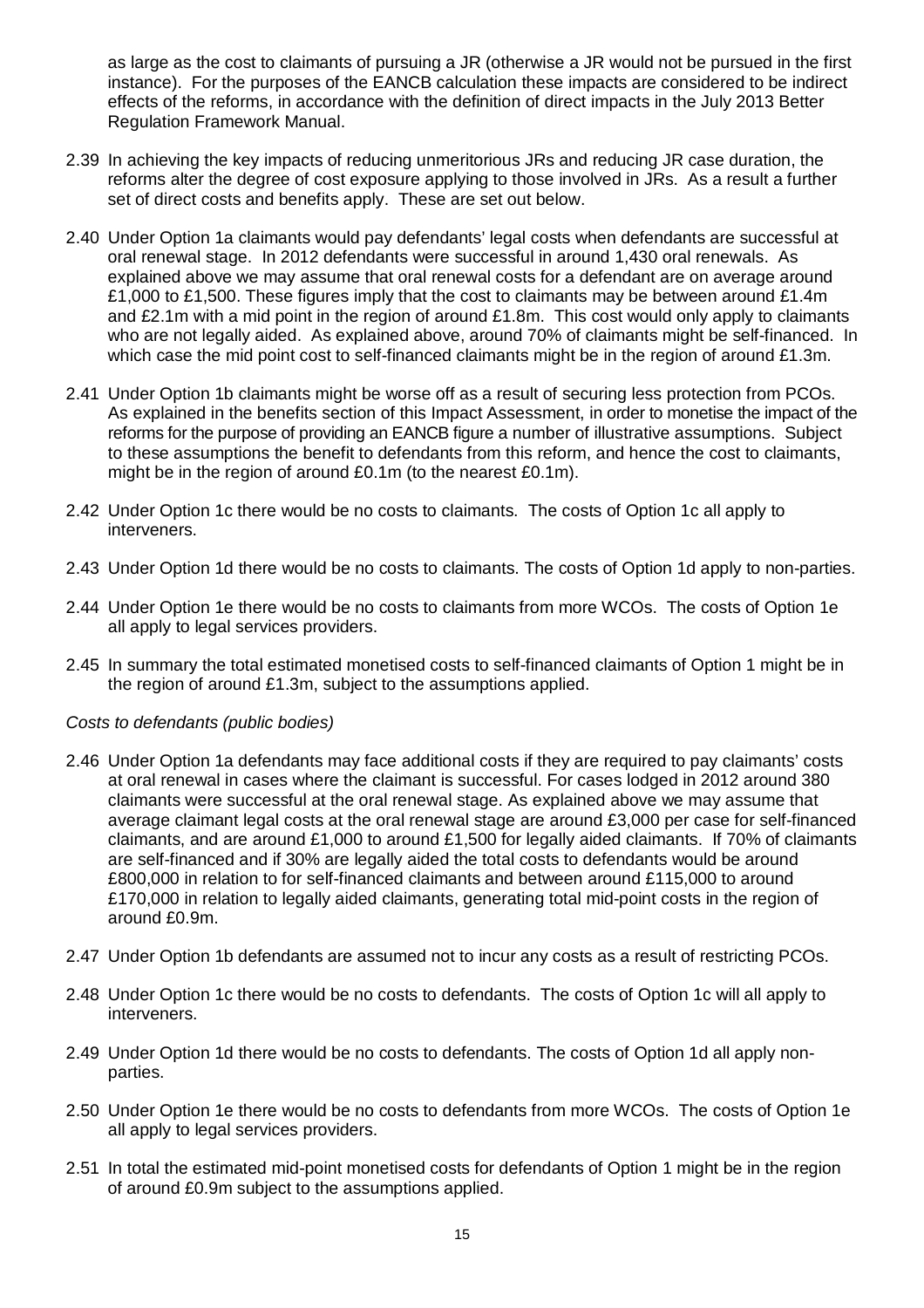#### *Costs to HMCTS*

2.52 HMCTS would receive less fee income if there are fewer JR applications. As stated previously, the overall financial impact on HMCTS is expected to be neutral because they operate on a full cost recovery basis and would also require fewer resources to deal with applications if volumes decreased.

#### *Costs to interveners*

2.53 As explained in the benefits section of this Impact Assessment, in order to monetise the impact of the reforms for the purpose of providing an EANCB figure a number of illustrative assumptions have been made. Subject to these assumptions, the total cost to interveners of the reforms may be between around £60,000 to around £280,000, with a mid point in the region of around £0.2m subject to the assumptions applied.

#### *Costs to non-parties*

2.54 As explained in the benefits section of this Impact Assessment, in order to monetise the impact of the reforms for the purpose of providing an EANCB figure a number of illustrative assumptions have been made. Subject to these assumptions, the total cost to non-parties of the reforms may be between around £200,000 to around £625,000, with a mid point in the region of around £0.4m, subject to the assumptions applied.

#### *Costs to legal services providers*

- 2.55 Under the reforms legal services providers may experience reduced levels of business from any reduction in the volume of JRs, or from JRs being withdrawn earlier in the process (such as before an oral renewal is made). This would be a secondary impact of the reforms. As a result resources would be freed up for other profitable activities.
- 2.56 Under Option 1e, we have not made an assumption about how the number and amount of WCOs might change as a result of the reforms. The reforms may improve incentives for legal representatives to avoid WCOs in future. If legal representatives incurred any costs as a result of this these would be regarded as costs which apply to non-compliant businesses.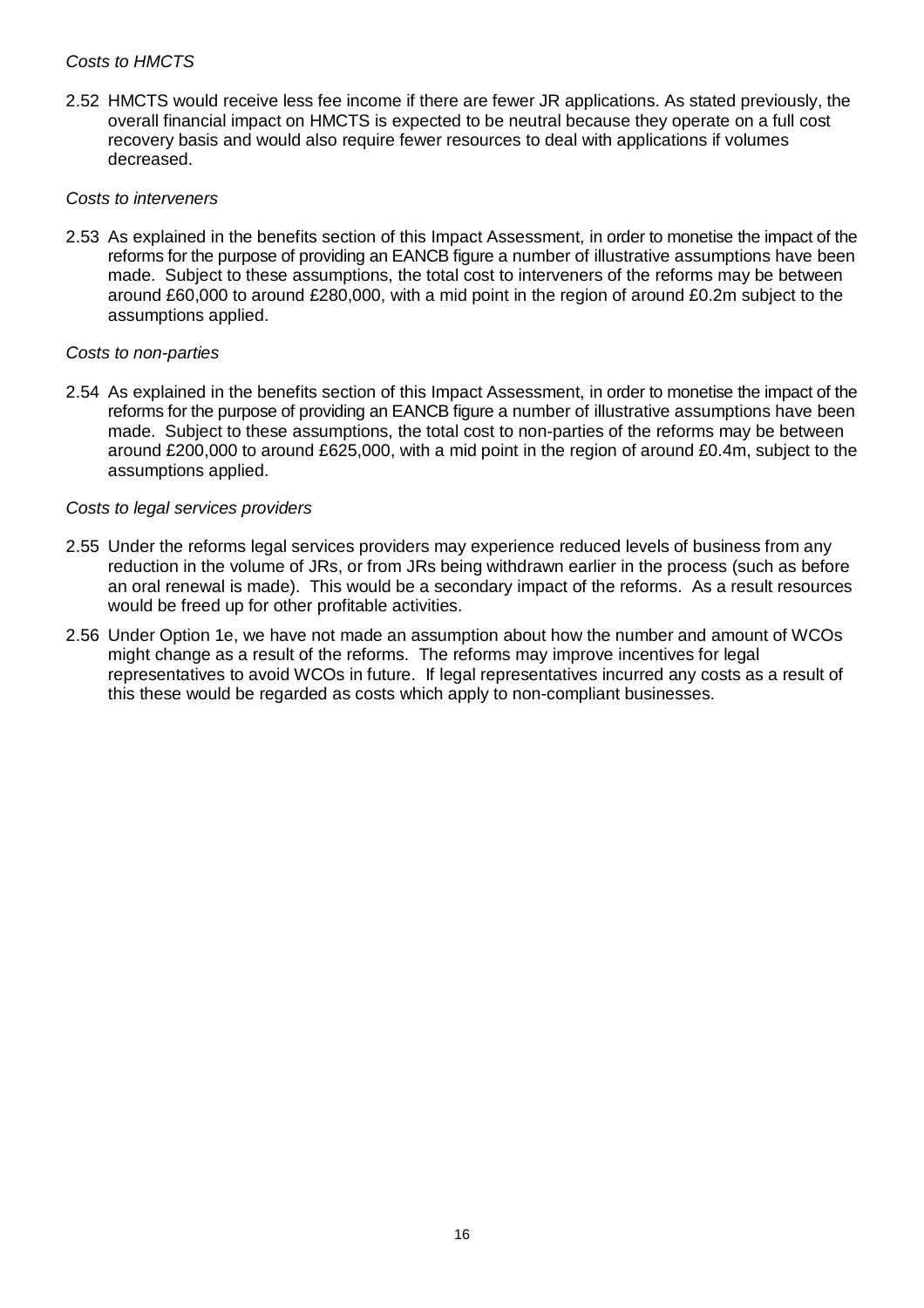#### *Costs to Legal Aid Agency*

- 2.57 If some claimants affected by the proposals secure legal aid then the Legal Aid Agency may incur costs instead of claimants themselves doing so.
- 2.58 Under Option 1a claimants would pay defendants' legal costs when defendants are successful at oral renewal stage. In 2012 defendants were successful in around 1,430 oral renewals. As explained above we may assume that oral renewal costs for defendants are on average around £1,000 to £1,500. If applied to all JRs these figures imply that the cost to claimants would be around between £1.4m and £2.1m with a mid point in the region of around £1.8m. This figure relates to all claimants. As explained above, around 30% of claimants might be financed by the legal aid fund. In which case the cost to the legal aid fund might be between £430,000 and £640,000, with a mid point in the region of around £0.5m, subject to the assumptions applied.

#### *Costs to other parties directly affected by JRs (including businesses)*

- 2.59 As explained, the intended key effect of the reforms is to reduce the number of unmeritorious JRs and to reduce JR case durations. If this outcome is achieved then there would be significant benefits for business overall, as explained in the benefits section. Within these overall benefits it is possible that some individual businesses might lose out.
- 2.60 In particular one example raised by the consultation was that of a supermarket which secured planning permission to develop a new store only for this planning decision to be subject to an unmeritorious JR by a rival supermarket. In this instance it was suggested that the purpose of the JR for the claimant supermarket was to generate business costs for their competitor by delaying their new store. In this situation whilst resolving the JR more quickly would enable the new store to open sooner, with beneficial economic impacts and beneficial business impacts for the store concerned, this enhanced speed of the JR process might not be favoured by the rival (claimant) supermarket.

#### **Risks for Option 1**

- 2.61 Overall, it has been assumed that the proposals may reduce the volume of JR applications to some extent, and/or may lead to some cases being withdrawn earlier in the process (for example prior to making an oral renewal) and that the number of successful permission applications would remain the same. This would result in the same JR case outcomes.
- 2.62 Under Options 1a there is a potential risk that some meritorious claims might be discouraged due to the possible higher claimant exposure to defendant costs if the defendant is successful at oral renewal. In 2012, around 300 applications were granted permission at the oral renewal stage after being refused permission initially. Only a subset of these might be discouraged. These might be cases where the likelihood of securing permission is lower and less clear. Furthermore only a proportion of cases which secure permission at oral renewal are subsequently resolved in favour of the claimant.
- 2.63 There is a similar possibility under Options 1b and 1d as claimants may be exposed to higher costs when pursuing a JR claim.
- 2.64 The above monetised impacts are based on current JR case volumes. The figures might be lower if, as suggested above, the total volume of JR claims falls as a result of the proposals, and/or if JR claims are withdrawn at an earlier stage in future such as before an oral renewal is made.
- 2.65 As explained above, under Option 1b defendants would gain from fewer PCOs and claimants would lose by the same amount. In our central analysis we assume that claimants no longer receive cost protection in around 5 JRs per year. As explained above it is possible that following the restrictions on PCOs, defendants may no longer voluntarily agree to provide cost protection to claimants (in anticipation of a PCO being granted) in as many cases as they do now. In terms of sensitivity analysis we might assume that claimants no longer benefit from costs protection in 20 cases instead of 5 cases. If so, subject to the same assumptions applies in the central analysis,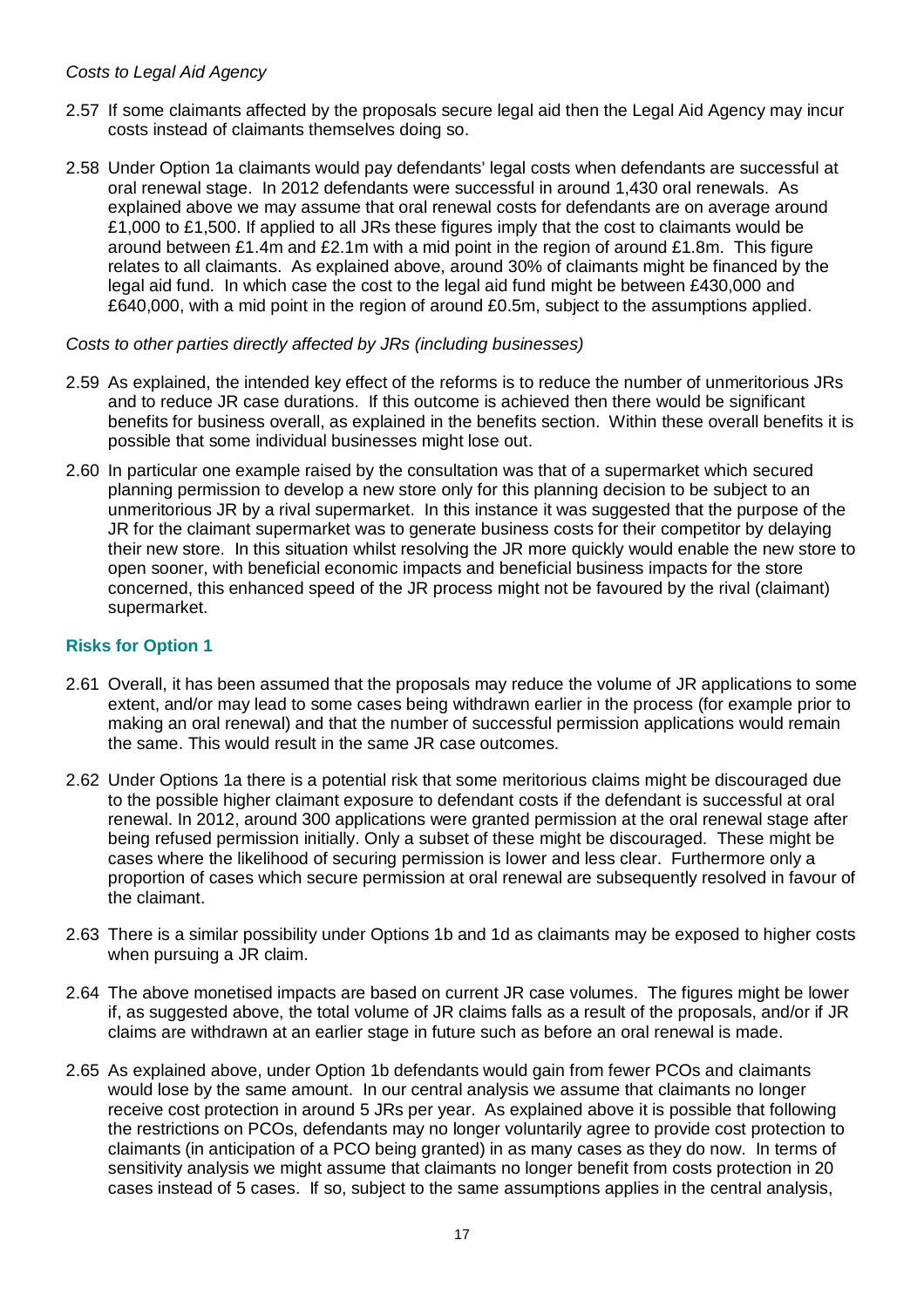the reform would benefit defendants by between around £20,000 to around £500,000, with a mid point in the region of around £0.3m. An equivalent cost would apply to claimants.

#### **One-in-two-out (OITO) assessment for Option 1**

- 2.66 The above assessment of costs and benefits explains that the total mid-point monetised benefits to self-financed claimants are in the region of around £0.9m and the total mid-point monetised costs to self-financed claimants are in the region of around £1.3m. The net total monetised costs to selffinanced claimants are in the region of around £0.4m (£440,000 to the nearest £10,000, subject to the assumptions applied).
- 2.67 In addition the above assessment explains that, for the purpose of providing an EANCB figure, we may consider that the total mid-point net monetised cost to interveners is in the region of around £0.2m (£170,000 to the nearest £10,000), and the total mid-point net monetised cost to the cost to non-parties is in the region of around £0.4m (£410,000 to the nearest £10,000).
- 2.68 The total mid-point net monetised cost to claimants, interveners and non-parties combined is in the region of around £1m (£1,020,000 to the nearest £10,000).
- 2.69 Information from internal Administrative Court management suggests that the number of businesses affected may be relatively small. Of the 11,400 cases lodged in 2011, around 230 applications seem to have been brought by businesses and a further 60 seem to have been brought by third sector organisations (NGOs, charities and pressure groups, including professional organisations such as Trade Unions).<sup>11</sup> These 290 cases equate to around 2.5% of all JRs lodged.
- 2.70 Applying this 2.5% proportion to the total mid-point net monetised cost to claimants, interveners and non-parties combined (£1,020,000 to the nearest £10,000) suggests that the net ongoing annual costs to claimants, interveners and non-parties which are businesses and third sector organisations may be around £26,000.
- 2.71 The impact of the WCO reforms does not feature in the OITO assessment as WCOs relate to noncompliant activity.
- 2.72 In relation to unmonetised OITO benefits, some businesses which are affected by a JR would benefit from reduced delays in implementing public decisions, and from less uncertainty and risk of possible delay. For example infrastructure and construction projects might be delayed by JRs which challenge a planning permission decision by a local authority. The reforms could lead to quicker resolution of these JRs once they have been launched. This would generate a tangible benefit for the projects concerned as they could commence sooner. Given the significant scale of some of these projects, even a marginal increase in the speed of JR resolution in relation a small number of such projects is likely to outweigh the costs of around £26,000 identified above.
- 2.73 Paragraph 1.9.32 of the July 2013 Better Regulation Framework Manual defines a direct impact as "an impact that can be identified as resulting directly from the implementation of the measure", and explains that subsequent effects that occur as a result of the direct impacts, including behaviour change, are indirect. For the purposes of the EANCB calculation in accordance with this definition the benefits to business of a reduced volume of JRs and of quicker resolution of JRs have been classified as indirect benefits. As a result the EANCB figure is a cost of around £23,000.
- 2.74 Overall, it is considered that the gains to business from reduced delays in the implementation of public body decisions, especially those relating to planning, major infrastructure, regeneration and construction projects, are likely to exceed the monetised costs to business and third sector organisations. However because these benefits are not captured by the EANCB calculation the reforms have been assessed as an IN.

 $\overline{a}$ 

The figures on claimants are based on a high level review of the Administrative Court data – any findings should be treated as largely indicative.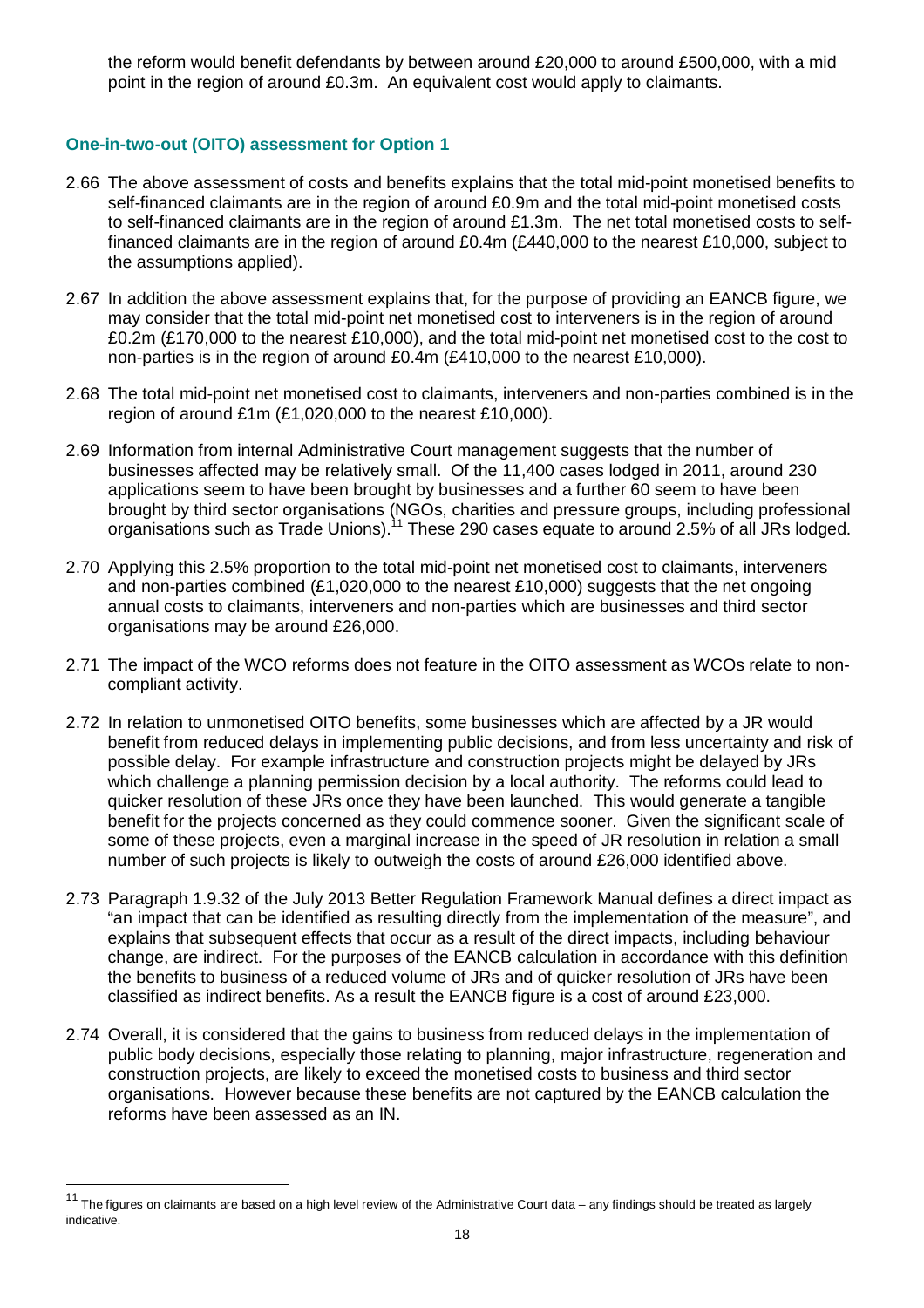# **Annex A: Small & Micro Business Test**

- A.1 The costs and benefits of these reforms on businesses have been outlined in the main body of this Impact Assessment. The reforms will apply to any claimants and lawyers bringing a JR under certain circumstance and this could include businesses regardless of size. The extent to which small businesses (up to 49 employees) and micro businesses (up to 10 employees) might be affected differentially by the reforms was explored during the consultation period. In light of this the proposed mitigating actions were reviewed.
- A.2 An internet search of legal companies providing advice on Judicial Review suggests that a range of businesses of various sizes provide legal services in this area. There are around 10,000 legal firms in England and Wales and 85% of these are small firms with 4 or less partners.<sup>12</sup> However, the Top 200 companies in terms of turnover employ over two-fifths of all solicitors in private practice and generate two-thirds of total fee income suggesting that although there are a large number of small firms, the market is quite concentrated with larger firms accounting for a considerable share of the legal service market.<sup>13</sup>
- A.3 There are two ways that small and micro businesses might be affected. First, if a small or micro business is a legal representative of a claimant. Secondly, if the small or micro businesses are the claimant themselves.

## **Small and micro businesses as legal representatives**

- A.4 Small and micro businesses might experience a reduction in JR-related business from a reduction in JRs lodged and/or from JRs being withdrawn earlier in the process. There is no clear evidence that small and micro businesses would be affected differentially compared to other legal services providers from any reduction in JR business.
- A.5 Small and micro businesses might respond to this impact by allocating resources freed from less JR activity to other profitable activities. There is no clear evidence that small and micro businesses in general are less able to adjust to changing patterns of business demand compared to other legal services providers.
- A.6 Mitigating actions should help support small and micro businesses to adjust to any reallocation of their resources between different areas of business. These actions include providing a suitably long transitional period and providing clear information about the precise nature of the reforms and how they might work in practice well in advance of their implementation.
- A.7 In addition and more specifically, the earlier proposals relating to WCOs have now been amended. At consultation stage it was suggested that there might be more WCOs in future, and that the average size of WCOs might be greater. The revised proposal involves regulators (such as the SRA) being informed that a WCO has been made, with no assumption now being made about the increased number and scale of WCOs. This reform would apply costs to non-compliant legal representatives which act in the wrong way. The revised reform is considered to be a more proportionate and constructive response to the issue at stake, and may reduce some costs which otherwise might have applied to small and micro businesses..

# **Small and micro businesses as claimants**

 $\overline{a}$  $12^1$  UK Legal Services Market Report from IRN Research

<sup>&</sup>lt;sup>13</sup> http://www.lawsociety.org.uk/representation/research-trends/market-assessment-2012/